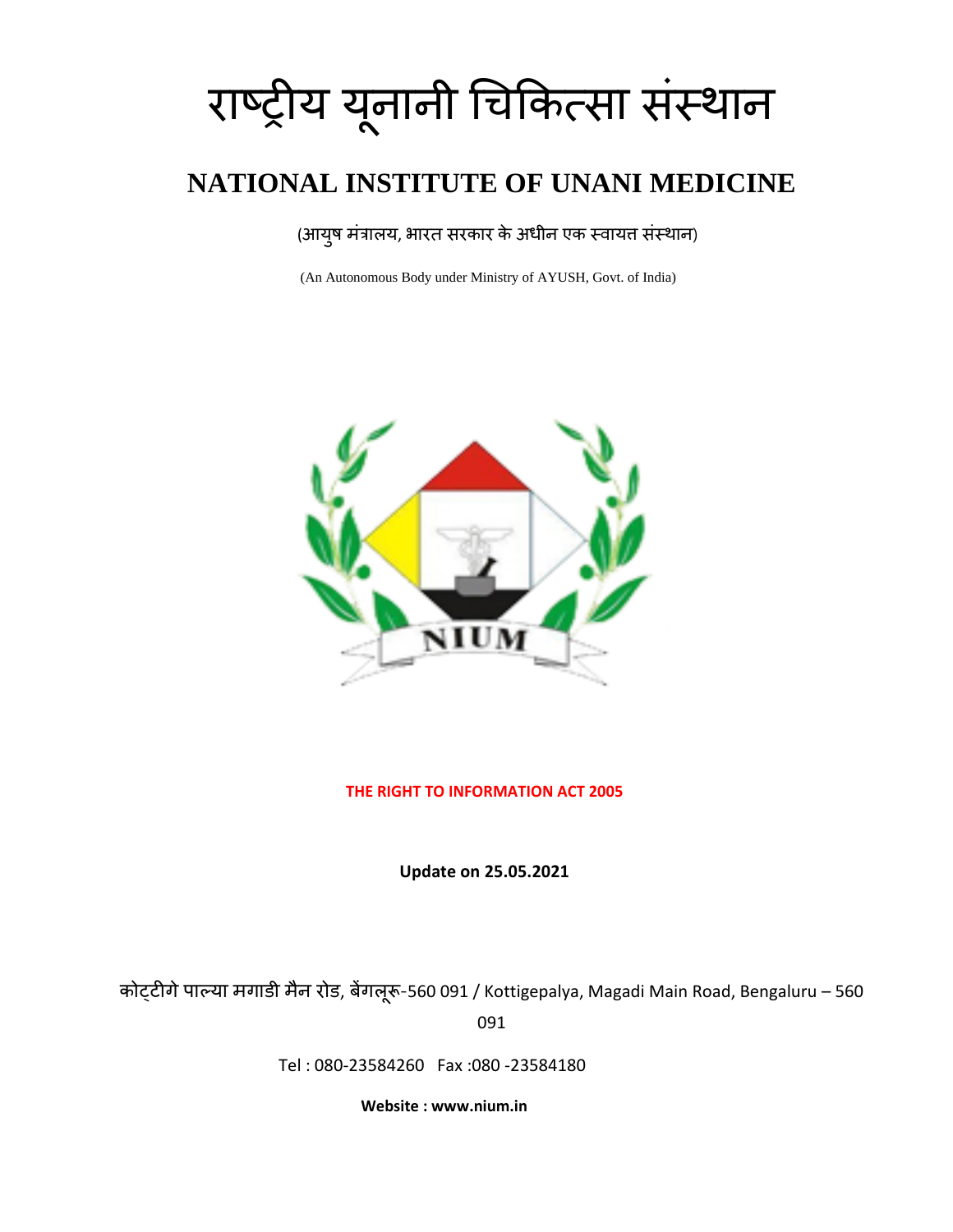# **Manual-1 Compliance of Suo Motu Disclosure of Categories of information under of** [**Section 4(1)(b)(i)] of the RTI Act**

## **1. PARTICULARS OF THE ORGANIZATION, FUNCTIONS AND DUTIES**

 National Institute of Unani Medicine was established in 1984 as an autonomous organization under the Dept. of AYUSH, Ministry of Health & Family Welfare (Now Ministry of AYUSH), Govt. of India and registered under the Karnataka Society Act 1960. The academic activities were started in 2004-05.

#### **Aims and objectives and functions duties**

- (i) To promote the growth and development of Unani Medicine in the country;
- (ii) To produce graduates and post-graduates of the Unani Medicine;
- (iii) To undertake research on different branches and to provide and assist in providing services and facilities for research, evaluation, education training, consultation and guidance in respect of Unani Medicine;
- (iv) To provide medical relief through Unani Medicine to the suffering Humanity on 'No profit no Loss' basis;
- (v) To conduct experiments and develop patterns of teaching in under graduate and post graduate education in all branches of the Unani Medicine;
- (vi) To conduct refresher courses for Unani under graduate and post graduate teachers;
- (vii) To take over grants of money, securities and properties of any kind offered by the State Government of Karnataka for the furtherance of the objectives enumerated in the paragraph 3 above;
- (viii) To arrange refresher courses for training of Hakims and paramedical staff;
- (ix) To seek affiliation of the Institute with Rajiv Gandhi University of Health Sciences, Karnataka and other Institutions;
- (x) The grant certificates, diplomas, degrees and other academic distinctions and titles as may be provided for in the regulations;
- (xi) To undertake and provide for the publication of journals research papers, leaflets and text books and augment and maintain libraries and information services in furtherance of the objects;
- (xii) To invite representatives of the Government, Universities and of organizations of foreign countries and prominent scientists to participate in the programme of the Institute.
- (xiii) To provide advanced training in professional techniques and theory.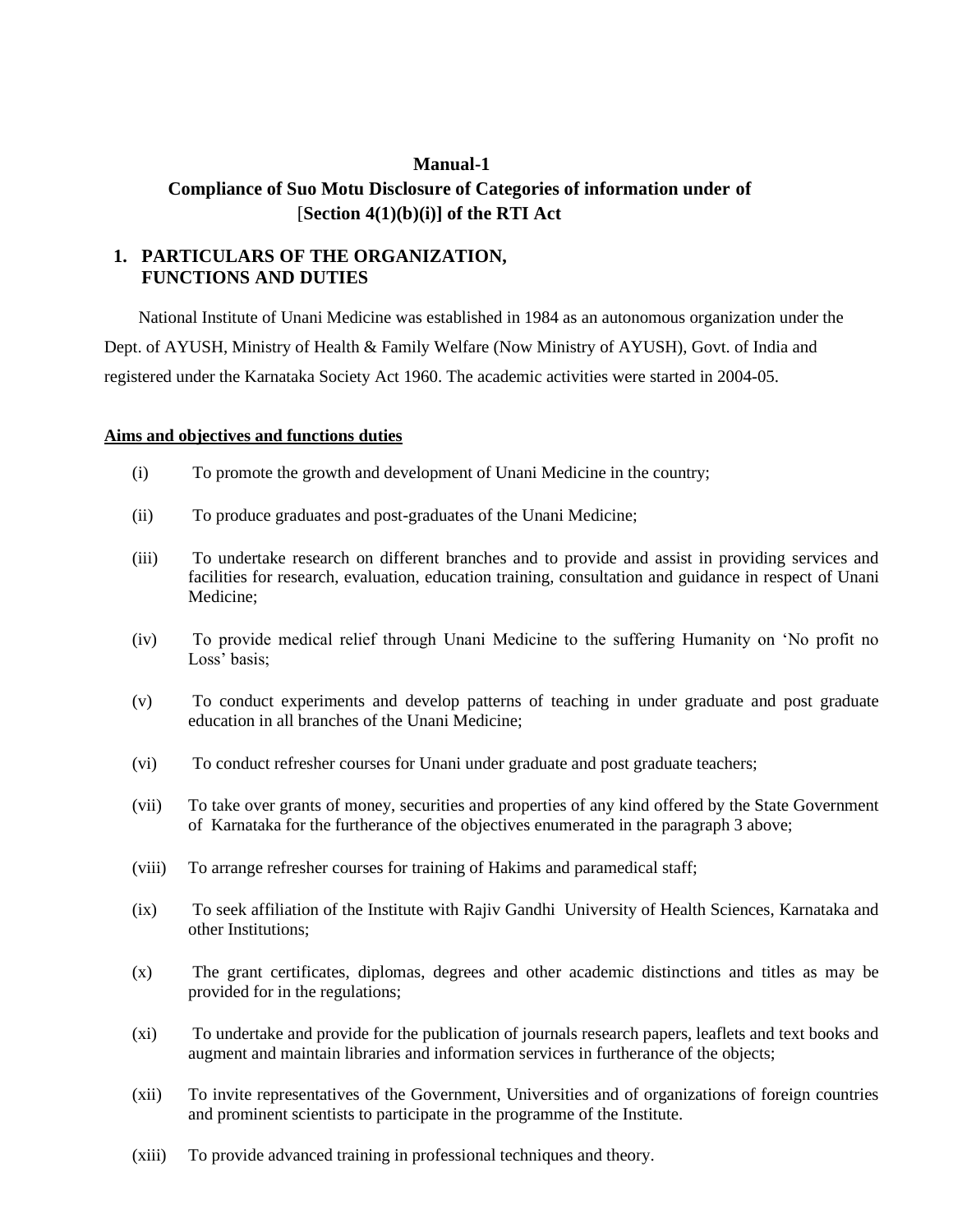- (xiv) To subscribe to, or become a member of, or cooperative or coordinate with any other association or society whose objects or similar;
- (xv) To cooperate with international and national agencies engaged in research and training in Unani Medicine and arrange for interchange of personnel, materials and data;
- (xvi) To create administrative, technical, ministerial and other posts under the Institute and make appointments thereto in accordance with the rules and regulations of the Institute;
- (xvii) To appoint and hire services or discharge/terminate the services of the personnel and to pay them in return for the services rendered to the Institute, Salaries, Wages, gratuities, provident fund and other allowances or remuneration in accordance with the rules and regulations of the Institute;
- (xviii) To accept grants of money, securities and properties of any kind and / or procure capital, financial assistance or accommodation on such terms as may be expedient;
- (xix) To issue appeals and apply for money and funds in the furtherance of the objects of the Institute and to raise or collect funds by gifts, donations subscriptions or otherwise of cash and securities and any property, either movable or immovable, and grant such rights and privilege to the donors, subscribers and other benefactors as the Institute may consider fit and proper;
- (xx) To invest and deal with funds and money of the Institute;
- (xxi) To acquire by gift, purchase, exchange, lease, hire or otherwise, however any property, movable or immovable, which may be necessary or convenient for the purpose of the Institute and build, construct, improve, alter, demolish and repair such buildings, works and construction, as may be necessary for carrying out the objects of the Institute;
- (xxii) To sell, mortgage, lease, exchange and otherwise transfer or dispose of all or any property, movable or immovable, of the Institute for the furtherance of its objects, or any of them, subjects to prior approval of the Central Government;
- (xxiii) To accept and undertake the managements of any endowment or trust fund or donation to further the objectives of the Institute;
- (xxiv) To grant prizes, awards, scholarships, travel grants, research grant and stipends, and
- (xxv) To do all such other lawful acts and things either along or in conjunction with other organizations or persons as the Institute may consider necessary, incidental or conductive to the attainment of all or any of the above mentioned objects.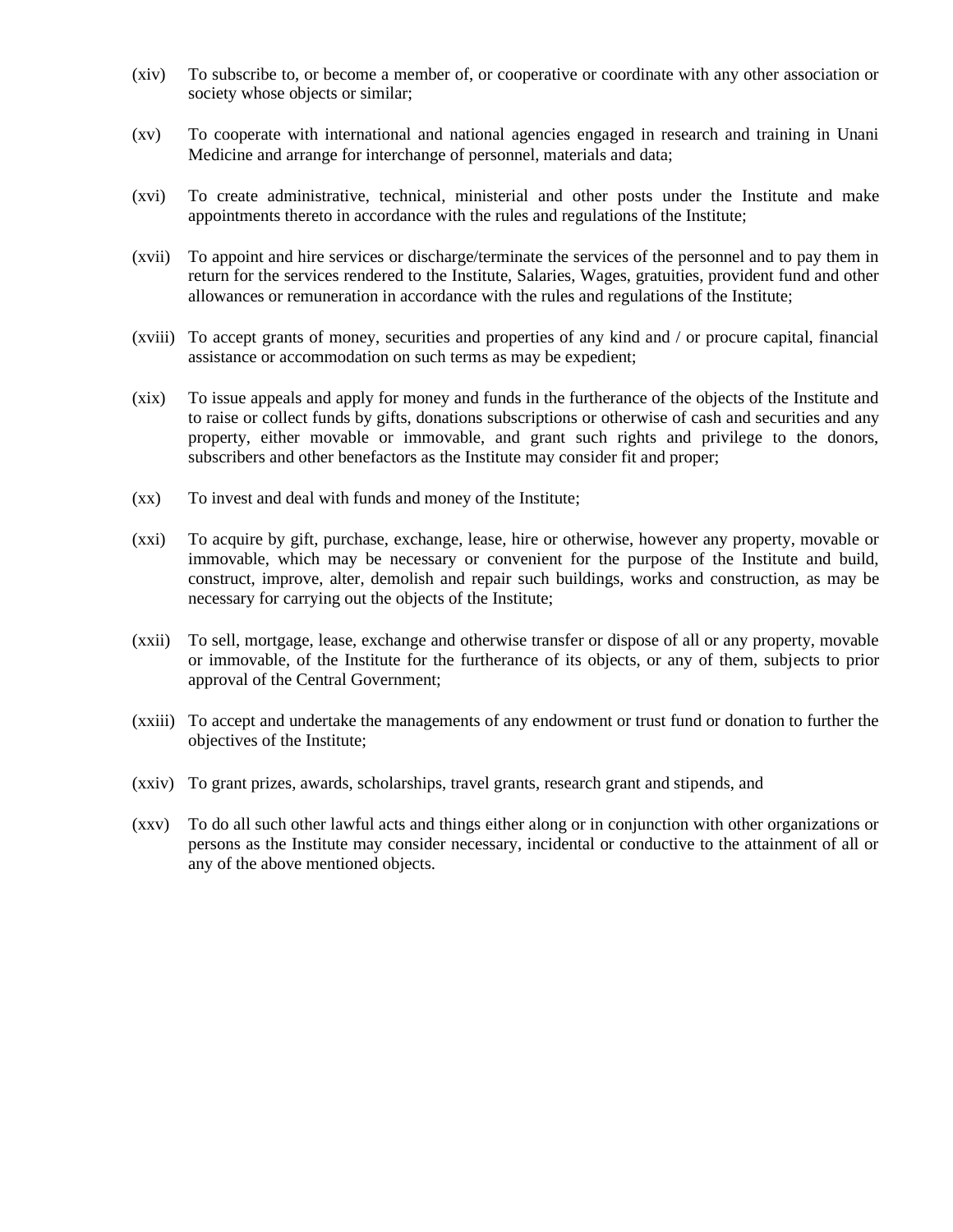#### **Affiliation**

The Institute is affiliated to Rajiv Gandhi University of Health Sciences (RGUHS), Karnataka, Bengaluru and follows the curriculum prescribed by Central Council of Indian Medicine (CCIM) as approved by the RGUHS.

#### **Teaching Departments**

The Institute offers Post Graduate courses in 10 disciplines of Unani Medicine, viz Moalajat (Medicine), Ilmul Advia (Pharmacology), Tahaffuzi wa Samaji Tib (PSM), Qabalat wa. Amraze Niswan (OBG), Ilmul Saidla (Unani Pharmacy), Kulliyat Umoor Tabiya (Basic Principles of Unani Medicine), Ilaj Bit Tadbeer (Regimenal Therapy) , Jarahat (Surgery), Amraze Jild wa Tazeeniyat (Cosmetology & Skin) & Mahiyatul Amraz (Pathology) The Institute also offers Ph.D. Programme in Moalijat and Ilmul Advia

| S1.            | Name of the Courses     | Level    | Duratio  | Mode of         | No. of       | Fees Details    | Stipend                     |
|----------------|-------------------------|----------|----------|-----------------|--------------|-----------------|-----------------------------|
| No.            |                         |          | n of the | Selection       | <b>Seats</b> |                 |                             |
|                |                         |          | course   | of              |              |                 |                             |
|                |                         |          |          | <b>Students</b> |              |                 |                             |
| $\bf{I}$       | <b>MD/MS</b> (Unani)    | Post     | 3years   | Through         | 71           | At par with     | •Batch 2018-19              |
|                |                         | Graduate |          | <b>AIAPGET</b>  |              | National        | <b>III</b> Year             |
| 1              | Moalajat                |          |          |                 | 10           | Institute<br>of | '48640/- + 17% DA (as       |
| $\overline{2}$ | Ilmu Advia              |          |          |                 | 11           | Ayurveda,       | admissible<br>Central<br>to |
| 3              | Ilmul Qabalat wa Amraze |          |          |                 | 09           | Jaipur          | Govt. Employees time to     |
|                | Niswan                  |          |          |                 |              |                 | time)                       |
| 4              | Tahaffuzi wa Samaji Tib |          |          |                 | 08           |                 |                             |
| 5              | Ilmul Saidla            |          |          |                 | 05           |                 | •Batch 2019-20              |
| 6              | Kulliyat                |          |          |                 | 05           |                 | II Year                     |
| 7              | Ilaj Bit Tadbeer        |          |          |                 | 06           |                 | $45600/- + 17\%DA$ (as      |
| 8              | Jarahat                 |          |          |                 | 05           |                 | admissible<br>Central<br>to |
| 9              | Amraze Jild wa          |          |          |                 | 06           |                 | Govt. Employees time to     |
|                | Tazeeniyat              |          |          |                 |              |                 | time)                       |
| 10             | Mahiyatul Amraz         |          |          |                 | 06           |                 | •Batch 2020-21              |
|                |                         |          |          |                 |              |                 | I Year                      |
|                |                         |          |          |                 |              |                 | $42560/- + 17\%DA$ (as      |
|                |                         |          |          |                 |              |                 | admissible<br>Central<br>to |
|                |                         |          |          |                 |              |                 |                             |
|                |                         |          |          |                 |              |                 | Govt. Employees time to     |
|                |                         |          |          |                 |              |                 | time)                       |
|                |                         |          |          |                 |              |                 |                             |

**Course Details**

Reservation as per Govt. of India provisions.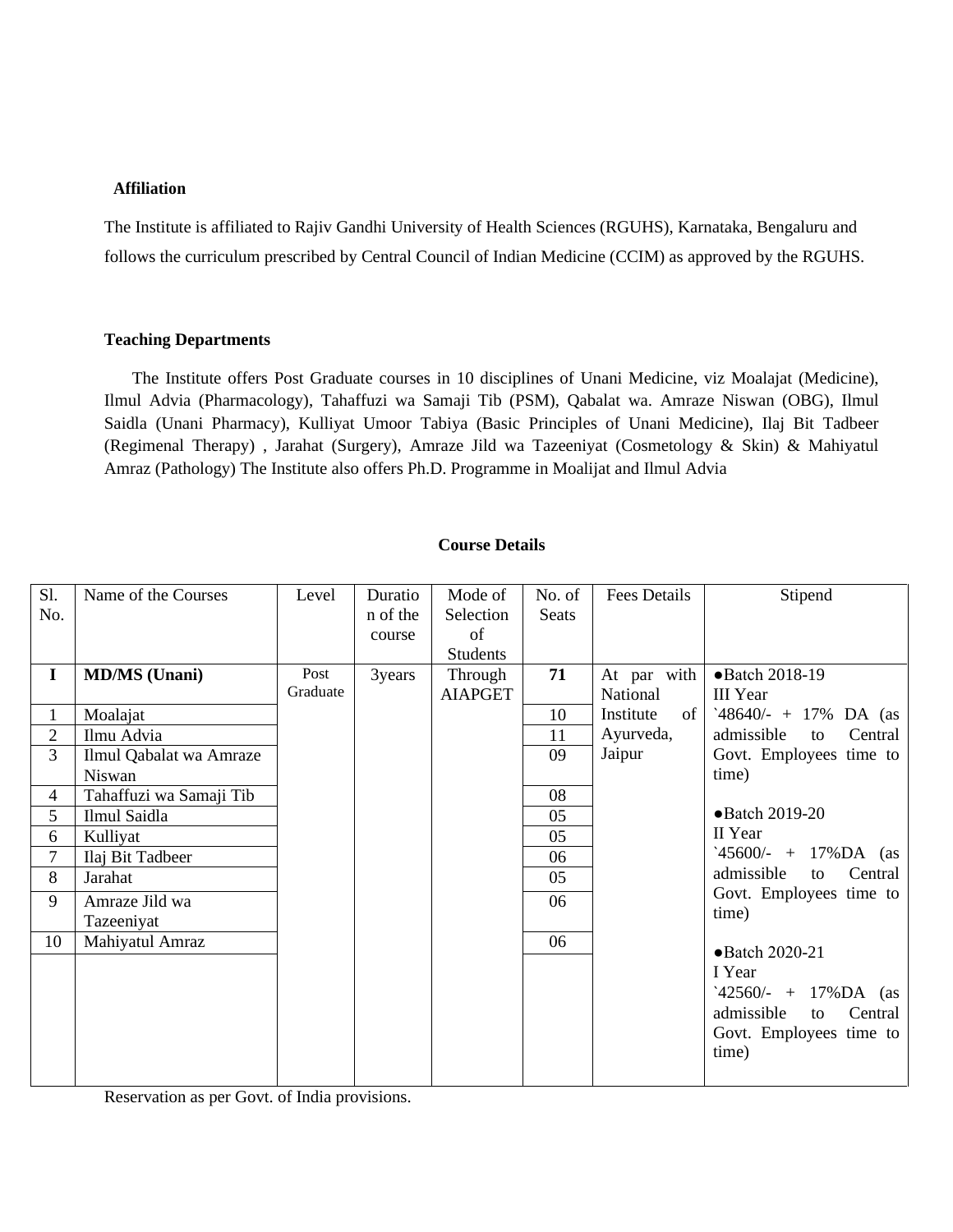| Sl.No.         | Name of the  | Level      | Duration | Mode of         | No. of   | <b>Fees Details</b> | Stipend               |
|----------------|--------------|------------|----------|-----------------|----------|---------------------|-----------------------|
|                | Courses      |            | of the   | Selection of    | Seats    |                     |                       |
|                |              |            | course   | <b>Students</b> |          |                     |                       |
| $\mathbf{I}$   | Ph.D (Unani) |            |          |                 |          | with<br>At<br>par   | •Batch 2019-20        |
|                |              | Doctor of  | 2years   | Through         | Maximum  | National            | II Year               |
| $\overline{1}$ | Moalajat     | Philosophy | (With    | <b>RGUHS</b>    | 06 Seats | Institute<br>of     | $51,990/ - + 17\% DA$ |
|                |              |            | Stipend) | Entrance        |          | Ayurveda,           | admissible to<br>(as  |
|                |              |            |          | Test            |          | Jaipur              | Central<br>Govt.      |
| 2              | Ilmul Advia  |            |          |                 |          |                     | Employees<br>time to  |
|                |              |            |          |                 |          |                     | time)                 |
|                |              |            |          |                 |          |                     |                       |
|                |              |            |          |                 |          |                     | •Batch 2020-21        |
|                |              |            |          |                 |          |                     | I Year                |
|                |              |            |          |                 |          |                     | $50,315/- + 17\%DA$   |
|                |              |            |          |                 |          |                     | (as admissible to     |
|                |              |            |          |                 |          |                     | Central Govt.         |
|                |              |            |          |                 |          |                     | Employees time to     |
|                |              |            |          |                 |          |                     | time)                 |
|                |              |            |          |                 |          |                     |                       |

#### **PATIENT CARE ACTIVITIES**

#### **(NABH ACCREDITED HOSPITAL)**

#### **Hospital**

The hospital has an OPD wing and 180 bed IPD having separate wards for male and female patients. It possesses good infrastructure and skillful staff extending their services round the clock to the patients. The treatment of poor patients in the OPD is free of cost. Diet is also provided to the patients free of cost. No registration fee is collected from SC/ST patients and Senior citizens and offered 50% rebate on all medical investigations. Almost all the investigations done are free of cost for the IPD patients. BPL patients are also similarly treated. Free medical organized regularly.

#### **Laboratories and other Units**

**Central Instrumentation Facility Laboratory (CIFL) Pharmacology Laboratory Quality Control Laboratory Diagnostic Facilities (Laboratories) E.C.G. Laboratory Radiology Unit Pharmacy Unit**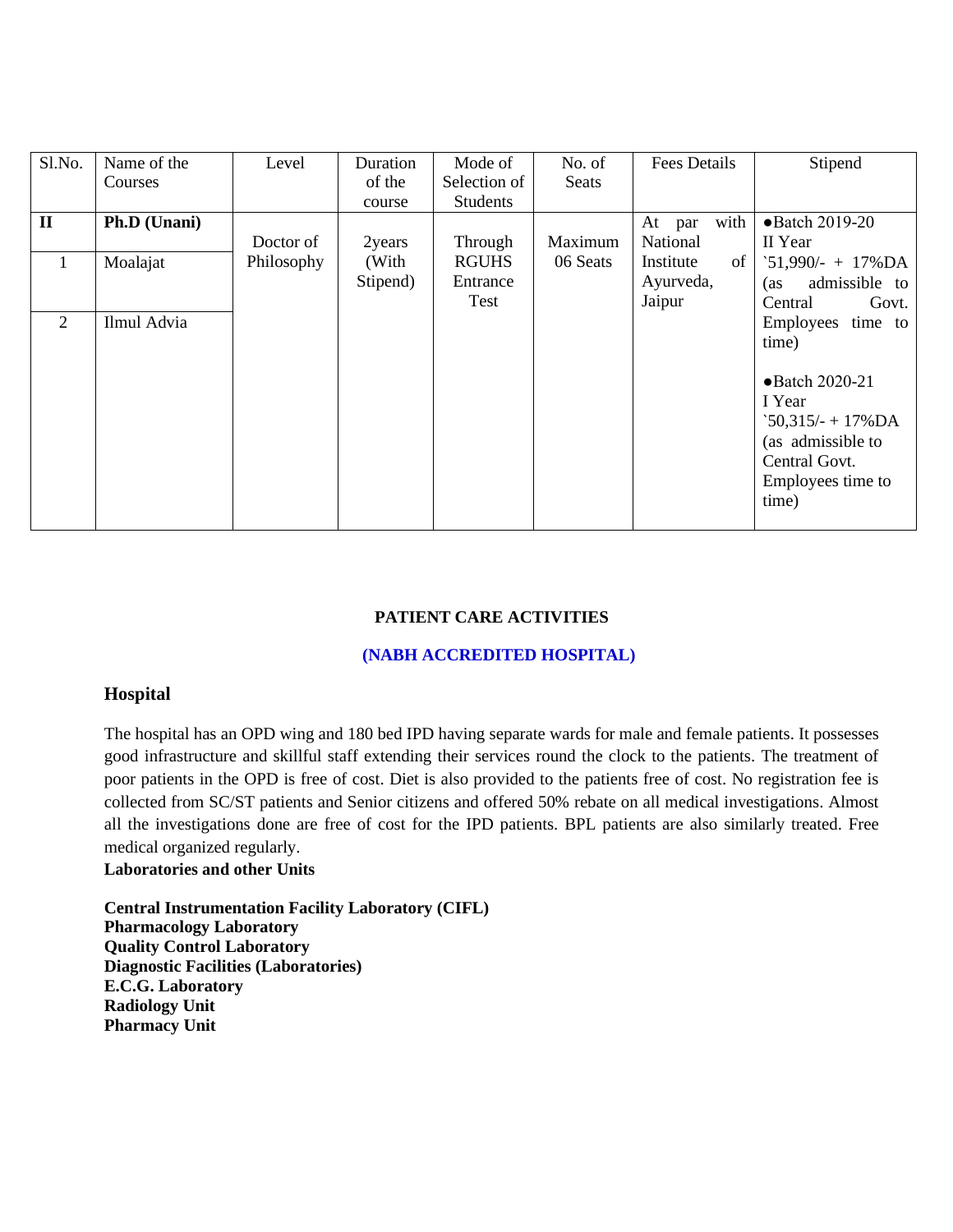#### **Powers and Duties of Officers and Employees**

#### **[Section 4(1)(b)(ii)]**

#### **POWERS AND DUTIES OF OFFICERS AND EMPLOYEES**

#### **Director**

- 1. Overall In-charge and Chief Executive of the Institute.
- 2. Implementation of various policies and decisions taken by Governing Body and SFC and also Government orders.
- 3. Head of the Institute as defined in FR and SR.
- 4. He has to arrange for the Meetings of Governing Body and Standing Finance Committee. The Powers and Functions of the Director of the Institute are given in Annexure-1 attached herewith.

#### **Joint Director(Admn.)**

- 1. He is the overall In-charge of the administration of the Institute.
- 2. He is responsible for proper management of the administrative machinery like various Sections, units.
- 3. He is the controlling Officer for various sections like establishment, personnel, general, accounts, general stores etc. and he has to see that these sections function properly.<br>He is also the controlling Officer for the Estates of the Institute
- 4. He is also the controlling Officer for the Estates of the Institute.
- 5. He has to complete the Annual Accounts of the Institute for submitting before the Audit.
- 6. He has to complete the Annual Reports of the Institute for approval.
- 7. He has to implement various policy decisions taken by Committees and also the Govt.
- 8. Preparation of Agenda for the Meetings of Governing Body, Standing Finance Committee, Selection Committees, DPCs, Parliamentary Committees and the Minutes thereof.
- 9. Preparation of Annual Report both in English and Hindi and submission for approval.
- 10. Drafting of Rules & Regulations required.
- 11. Arranging replies and documents for the Ministry in reply to their correspondences on various subjects and issues.
- 12. Preparation of documents for visits of Parliamentary Committees and also for Foreign Delegations.
- 13. Maintaining Annual Confidential Reports of Officers and Staff.
- 14. Preparation of 5 Years Plans and Annual Plans.

#### **Administrative Officer**

- 1. In-charge of the sections like Establishment, Academic, General Administration.
- 2. He has to see that these sections are functioning properly and the matters are dealt with satisfactorily.
- 3. He has to see and get the proposals of personal records, leave, GPF, advances, LTC, allotment of quarters, admissions, etc.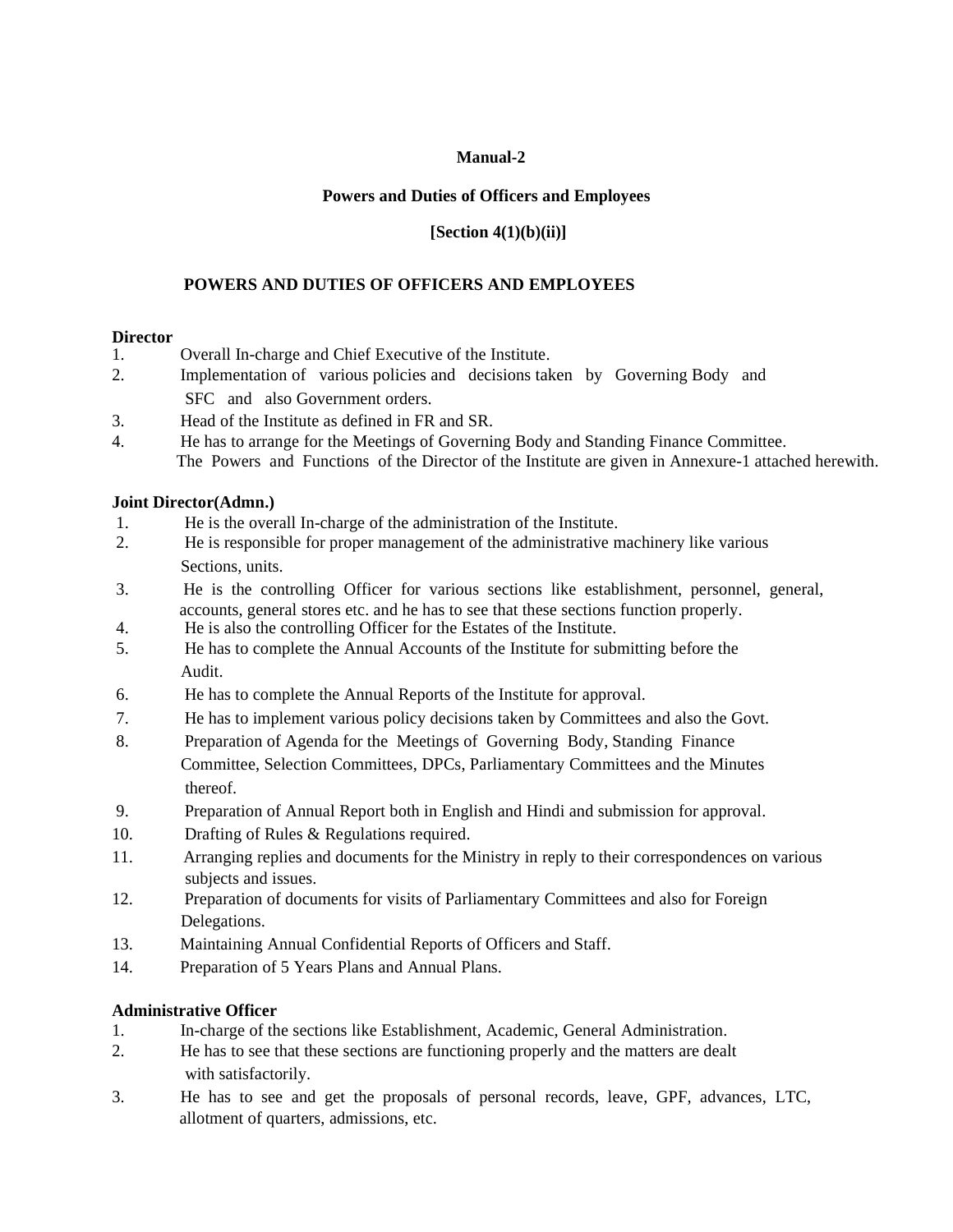#### **Accounts Officer**

- 1. He is overall In-charge of the Accounts Section.
- 2. He has to supervise and control the budgetary allocations and to see that they are properly utilized for which it is provided.
- 3. Preparation of Annual Accounts and conduction of Audit on time.
- 4. Financial advises on purchases and budgetary utilizations.
- 5. Preparation of Annual Budget requirements.
- 6. Compliance of Reports of Audit.
- 7. Checking and passing of bills and co-signatory for fund operations with the Bank.
- 8. To supervise and checking of cash. etc

#### **Professors and Heads of the Departments**

- 1. In-charge of the respective teaching departments.
- 2. Responsible for carrying out teaching and training activities concerning the respective departments.
- 3. Responsible for Hospital treatment of both OPD and IPD concerning their subjects as well as beds allotted.
- 4. Supervising the teachers under them like Reader and Lecturers for smooth and regular conduct of classes, teaching, training and patient care activities.
- 5. Supervising and carrying out various research subjects allocated to PG and Ph.D scholars.
- 6. To arrange for practical classes in departments, laboratories, hospitals etc. as required in the teaching and training programs of students and scholars.
- 7. Participating in seminars and conferences in the Institute as well as outside Institutions.
- 8. To conduct training and preparation of training modules for teachers and physicians training in the respective subjects.

#### **Readers and Lecturers**

- 1. To carryout various duties and responsibilities of teaching, classes, practical's etc. allotted in the respective teaching departments.
- 2. Responsible for carrying out teaching and training activities concerning the respective departments.
- 3. Responsible for Hospital treatment of both OPD and IPD concerning their subjects as well as beds allotted.
- 4. Managing for the smooth and regular conduct of classes, teaching, training and patient care activities.
- 5. Supervising and carrying out various research subjects allocated to PG and Ph.D scholars.
- 6. To arrange for practical classes in departments, laboratories, hospitals etc. as required in the teaching and training programs of students and scholars.
- 7. Participating in seminars and conferences in the Institute as well as outside Institutions.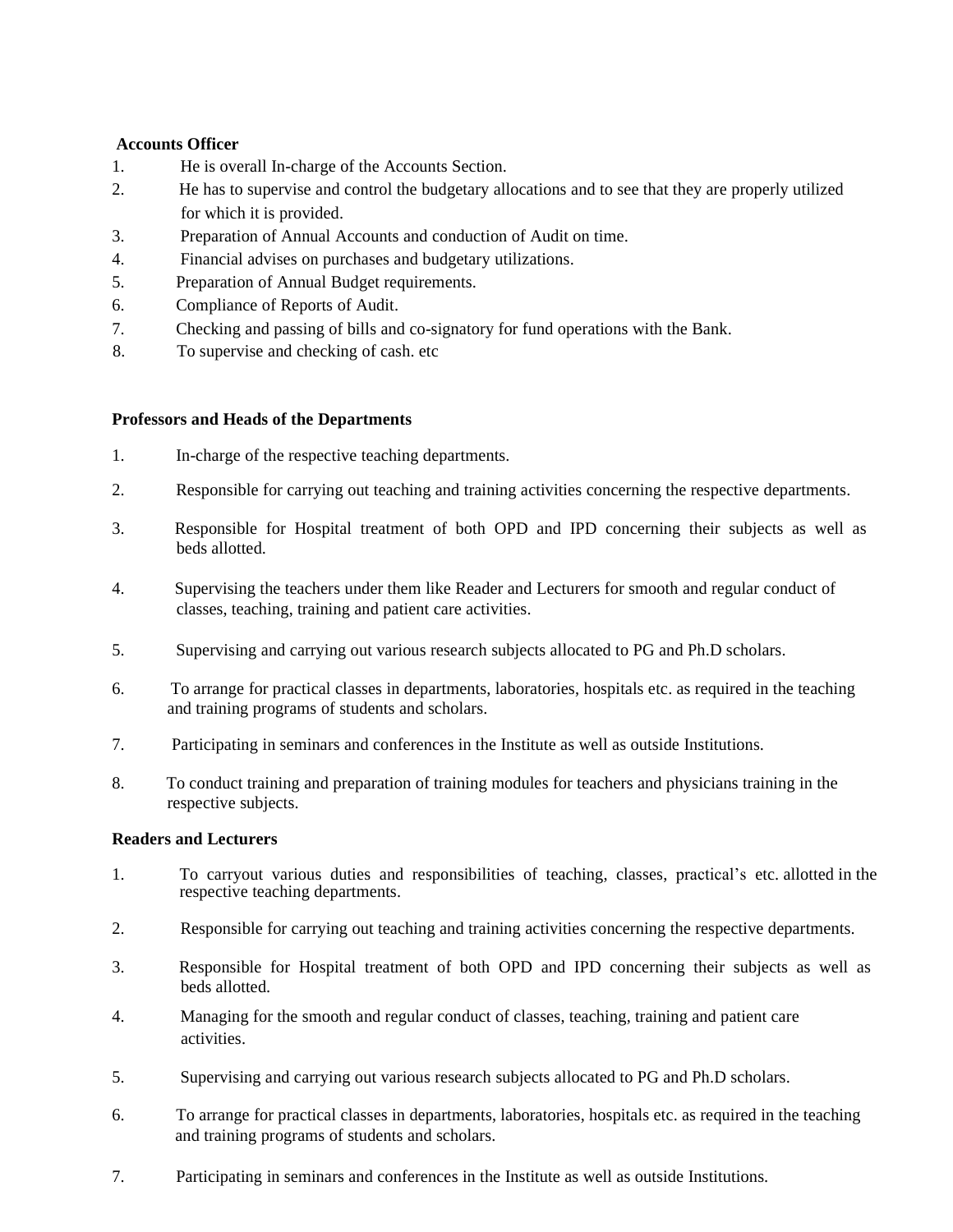- 8. To conduct training and preparation of training modules for teachers and physicians training in the respective subjects.
- 9. To participate in medical camps organized by the Institute/Ministry.

#### **Deputy Medical Superintendent**

- 1. He is responsible for the overall management of the Hospitals having OPD and IPD.
- 2. He has to supervise and control the Hospital Staff for the smooth functioning of patient care activities.
- 3. He has to allot duties and responsibilities to the Hospital Staff like Nurses, Pharmacists, Group -C etc. for the smooth functioning of the Hospitals.
- 4. He has responsible to see that the Hospital services are rendered to the patients satisfactory including availability of medicines, diet, linen etc.
- 5. He has to arrange duties and responsibilities of the PG and Ph.D. scholars in the Hospital.
- 6. He has to see that the Hospital premises and facilities are properly maintained and the cleanliness is provided.

#### **Resident Medical Officer**

- 1. Management of the Hospital for providing better health care facilities including availability of medicines, diet, linen etc.
- 2. Control the subordinate staff working in the Hospital and allotting them duties.
- 3. He /She has to see that better hospital services are rendered to the patients satisfactorily.
- 4. He / She has to see that the PG and Ph.D. scholars are at duty at the allotted hours and that they are attending to patients.
- 5. He /She has to see that the Hospital premises and facilities are properly maintained and the cleanliness is provided.

#### **Other Employees**

The ministerial, technical and non-technical employees working in various departments, sections and units are to work and discharge various duties and responsibilities allotted to them by their respective Heads and In-charge.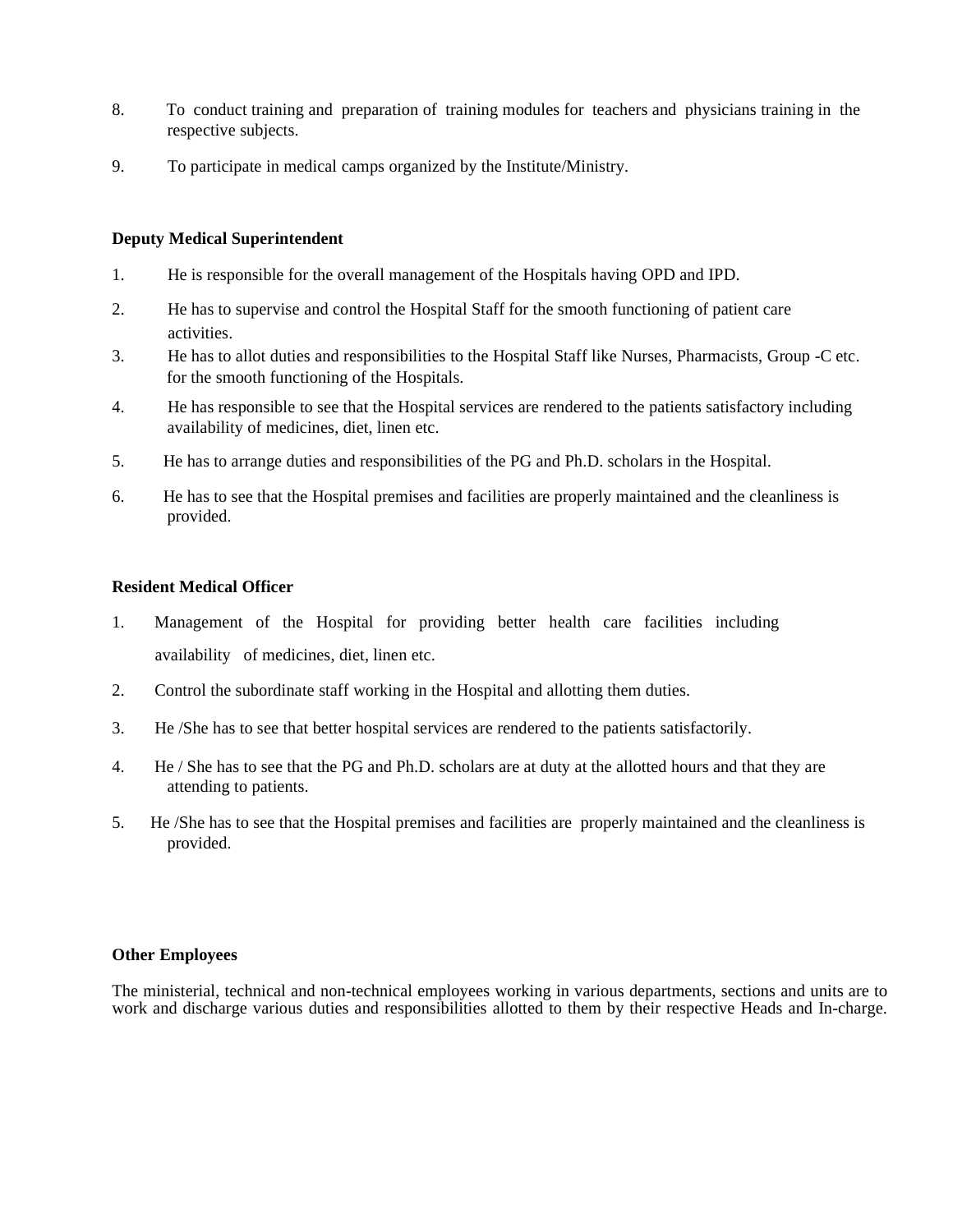#### **Procedures followed in Decision Making Process including channels of supervision and accountability**

#### **[Section 4(1)(b)(iii)]**

The Procedures followed in Decision Making Process are in accordance with the Manual of the Office Procedure, various Rules and Regulations and the Bye-Laws of the Institute. All the cases and matters are dealt with in the Office of the Institute.

#### **Manual-4**

### **Norms Set for Discharge of Functions**

#### **[Section 4(1)(b)(iv)]**

Proposals are implemented as per the Bye-Laws of the Institute after obtaining approval of the Competent Authorities.

#### **Manual-5**

#### **Rules, Regulations, Instructions, Manuals and Records for Discharging Functions**

#### **[Section 4(1)(b)(v)]**

The Institute follows the Rules, Regulations, Directives and Guidelines of the Government of India, as applicable from time to time and also the Rules framed by it based on Government of India guidelines. Some of these are as under:

- 1. Manual of Office Procedure
- 2. General Financial Rules
- 3. Fundamental Rules and Supplementary Rules (FR & SR)
- 4. Delegation of Financial Power Rules
- 5. CCS (Classification, Control and Appeal) Rules
- 6. CCS (Conduct) Rules
- 7. CCS (Medical Attendance) Rules
- 8. CCS (Leave) Rules
- 9. CCS (LTC) Rules
- 10. NIUM Service Rules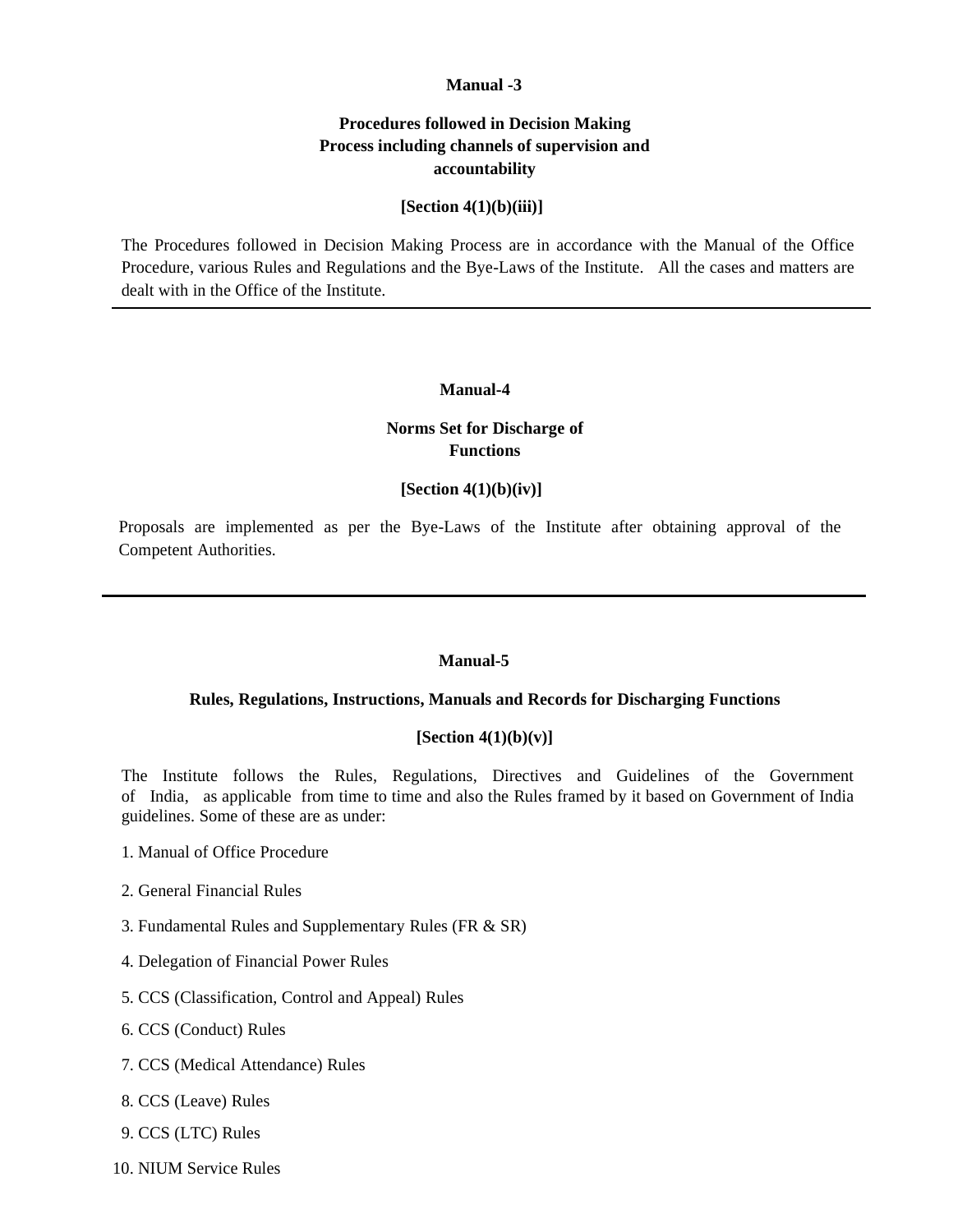## **Particulars of any Arrangement that exists for Consultation with, or Representation by the Members of the Public in relation to the Formulation of its Policy or Implementation thereof. [Section 4(1)(b)(vii)]**

No such arrangement exists in the Institute.

#### **Manual -7**

#### **Statement of Boards, Council, Committees and other Bodies Constituted)**

 **[Section 4(1)(b)(viii)]**

- **1. Governing Body**
- **2. Standing Finance Committee**
- **3. Scientific and Academic Committee**

The Meetings of these Bodies are not open to the public and that the Minutes of Meetings of these Bodies are also not accessible for the public.

#### **GOVERNING BODY**

The Institute has a Governing Body Presided Over by Hon'ble Union Minister of State for AYUSH for the control and management of activities of the Institute. The Governing Body is reconstituted every three year. The composition of the Governing Body is as follows:

| 1) Minister Incharge of AYUSH                                            | President      |
|--------------------------------------------------------------------------|----------------|
| Minister Incharge of Medical Education<br>2)<br>(ISM) Govt. of Karnataka | Vice President |
| 3) Secretary, Ministry of AYUSH,<br>Govt. of India                       | Member         |
| Joint Secretary, Ministry of AYUSH,<br>4)<br>Govt. of India              | Member         |
| Financial Advisor, Incharge of AYUSH<br>5)<br>Govt. of India             | Member         |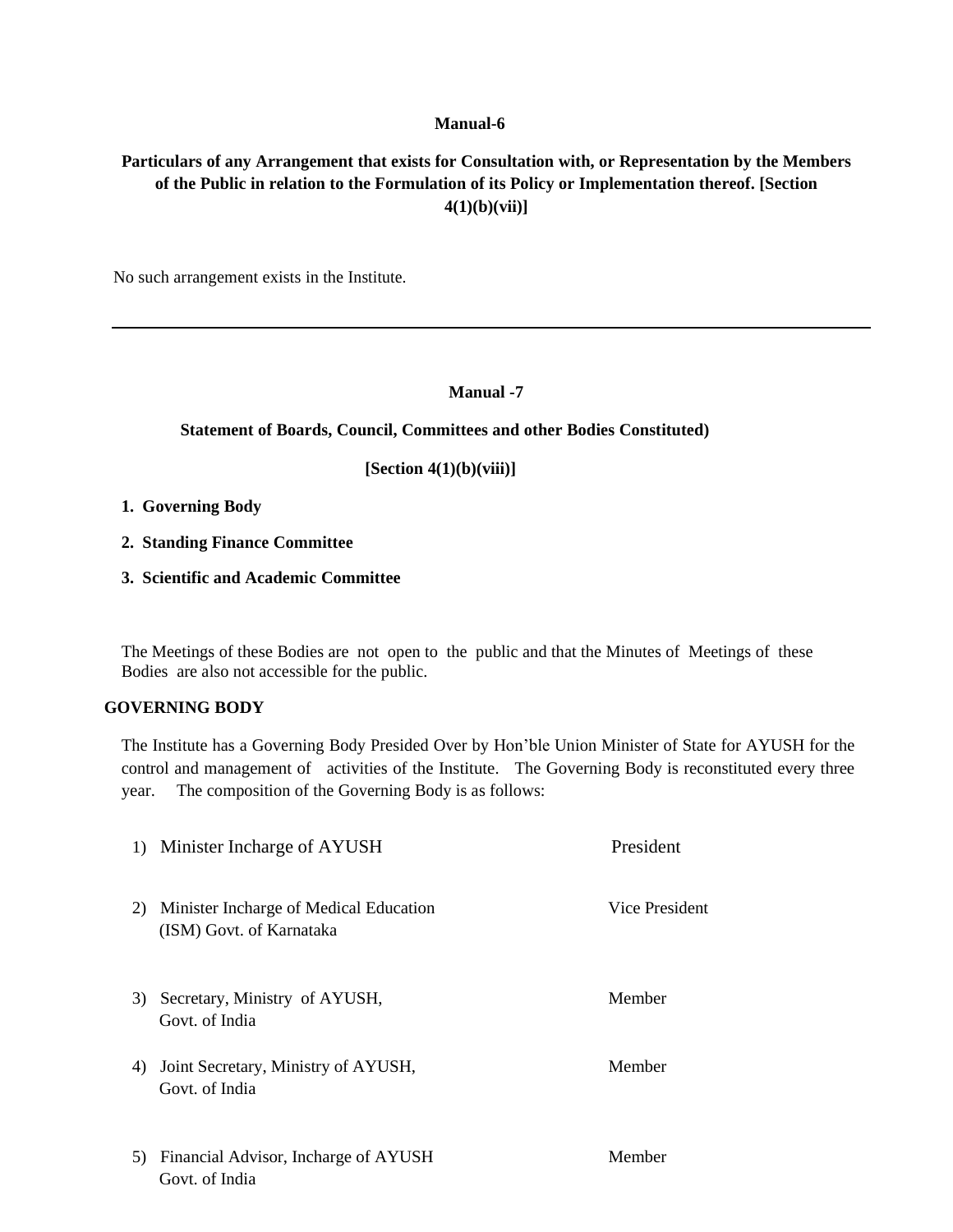| Secretary, Medical Education,<br>6)<br>Govt. of Karnataka                                       | Member                  |
|-------------------------------------------------------------------------------------------------|-------------------------|
| Secretary, (Finance)<br>7)<br>Govt. of Karnataka                                                | Member                  |
| 8) Vice Chancellor, Rajiv Gandhi University<br>of Health Sciences, Bengaluru                    | Member                  |
| 9) Advisor (Unani)/Deputy Advisor (Unani)<br>Ministry of AYUSH, Govt. of India                  | Member                  |
| 10) Principal of a Post Graduate college of Unani<br>Medicine, to be nominated by the president | Member                  |
| 11) Chairman, Unani Committee,<br>Central Council of Indian Medicine,                           | Member                  |
| 12) Director, Central Council for Research in<br>Unani Medicine,                                | Member                  |
| 13& 14) Two Teachers/Researchers to be<br>Nominated by the President                            | Member                  |
| 15) Director, National Institute of<br>Unani Medicine, Bengaluru                                | <b>Member Secretary</b> |

# *The Standing Finance Committee shall have the following functions*

- (i) To consider and recommend for approval of the Governing Body the annual budget estimates of the institute.
- (ii) To consider and recommend for approval the annual audited account of the institution.
- (iii) To consider and recommend for approval new financial proposals which may arise during the course of the year which may not be already provided for under the budget, and to approve reappropriation between previously approved major heads.
- (iv) To consider quarterly report submitted by the Director for information, to examine from time to time adequacy of institute, and to make appropriate for recommendation to the governing body.
- (v) All proposal for creation of new pasts &
- (vi) All matters relating to invitation and acceptance of tenders.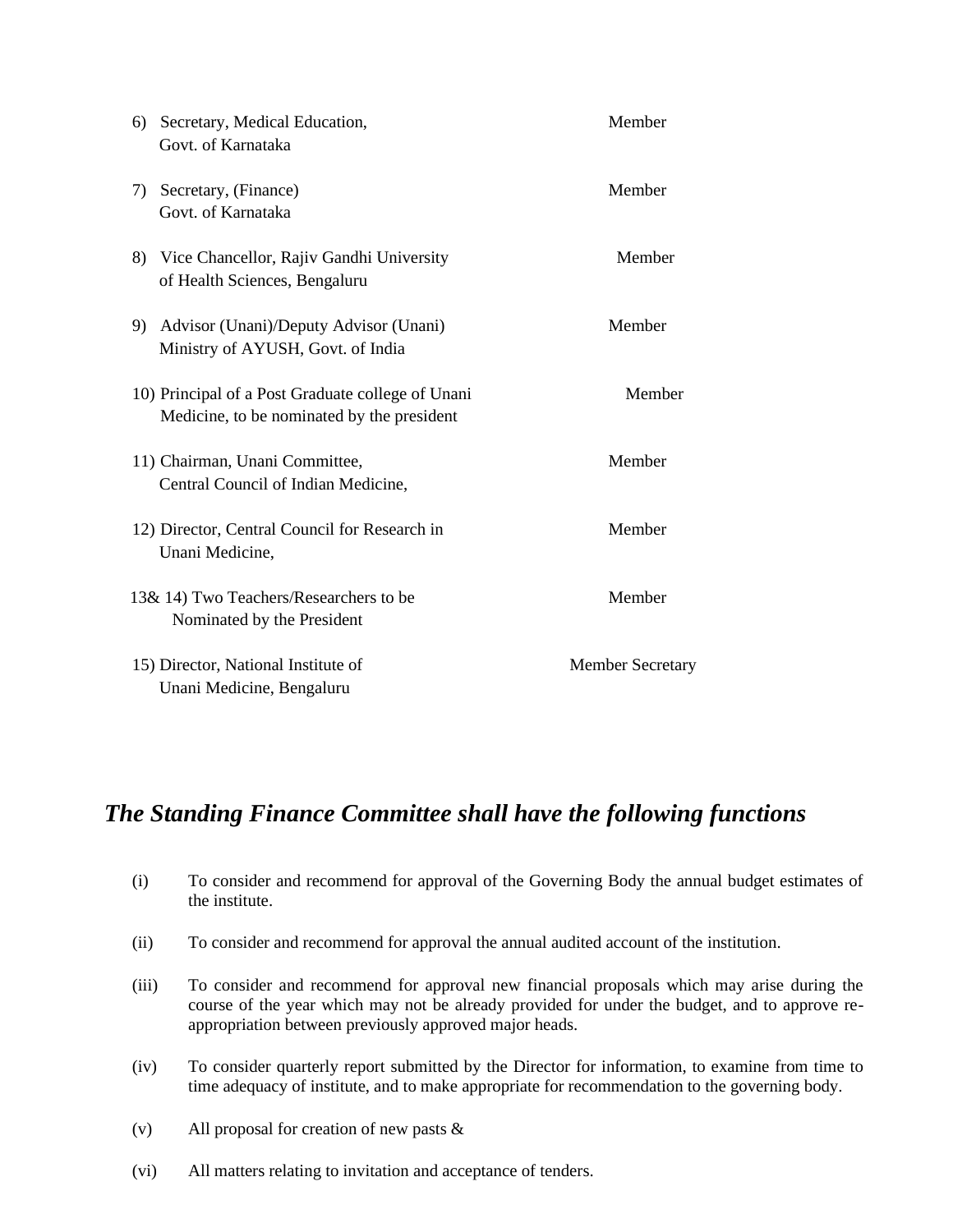# *Standing Finance Committee*

There would be a Standing Finance Committee consisting of the following:-

| 1) | Joint secretary, Ministry of AYUSH,<br>Government of India                                                            | Chairman                |
|----|-----------------------------------------------------------------------------------------------------------------------|-------------------------|
| 2) | Financial adviser, Incharge of<br><b>AYUSH</b>                                                                        | Member                  |
| 3) | Secretary, Medical Education,<br>Govt. of Karnataka                                                                   | Member                  |
| 4) | Secretary, (Finance) or his nominee<br>Not below the level of Deputy Secretary<br>Govt. of Karnataka                  | Member                  |
| 5) | One expert in unani medical education<br>who is already a member of the governing body.                               | Member                  |
| 6) | One member of faculty not below<br>the rank of professor in NIUM to be<br>nominated by the Director of the Institute. | Member                  |
| 7) | Director,<br>National Institute of Unani of Medicine,<br>Bengaluru                                                    | <b>Member Secretary</b> |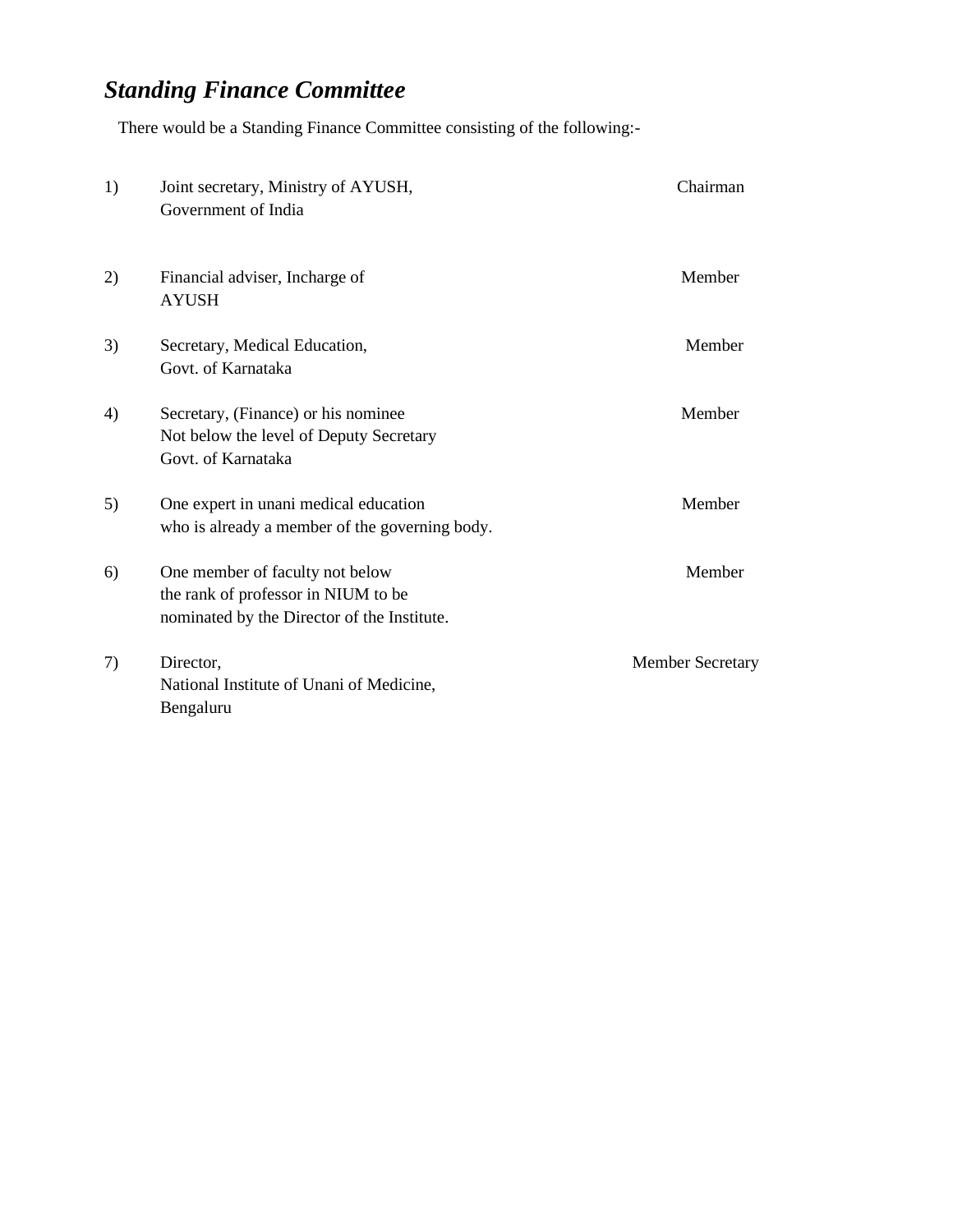# *Scientific & Academic Committee*

\*22(A).There would be a Scientific & Academic Committee consisting of the following:-

| 1) | An eminent Scientist having experienced<br>in Research on Unani Medicine | Chairman                |
|----|--------------------------------------------------------------------------|-------------------------|
| 2) | One Member of Governing Body                                             | Member                  |
| 3) | Dean of a P.G. Unani Faculty                                             | Member                  |
| 4) | One Pharmacologist having<br>experienced in Research on Unani Drugs      | Member                  |
| 5) | One Scientist having<br>Experienced in Standardization of Crude Drugs.   | Member                  |
| 6) | One Scientist from NIMHANS<br><b>Involved in Clinical Research</b>       | Member                  |
| 7) | Director, CCRUM                                                          | Member                  |
| 8) | Adv./ Dy. Adv.(U)                                                        | Member                  |
| 9) | Director, NIUM                                                           | <b>Member Secretary</b> |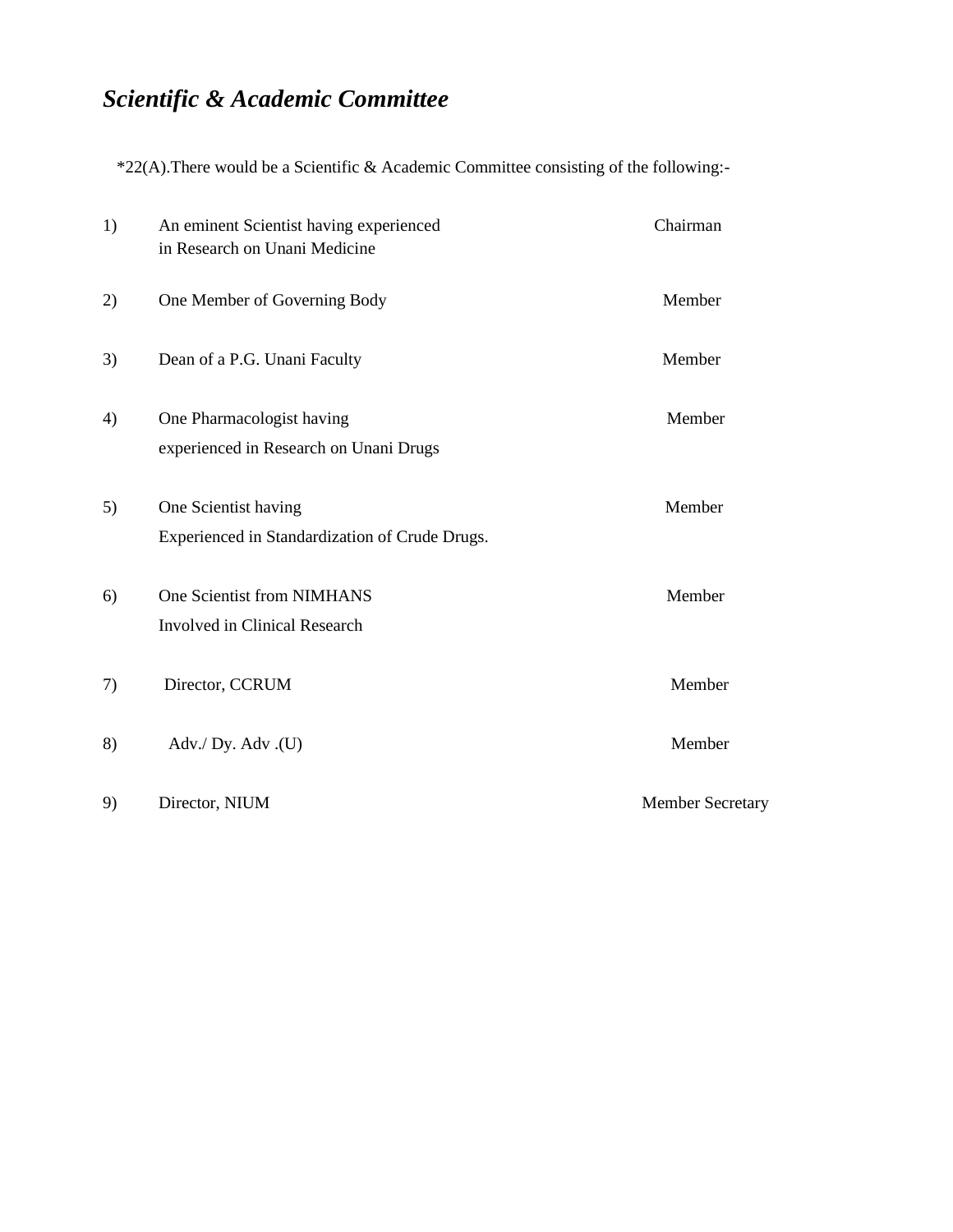## **Directory of Officers and Employees [Section 4(1)(b)(ix)]**

| Sl.No          | <b>Name of the Official</b>  | <b>Designation</b>         | Ext.No. |
|----------------|------------------------------|----------------------------|---------|
| $\mathbf{1}$   | Prof.Abdul Wadud             | Director                   | 101     |
| $\overline{2}$ | Shri.Nadeem Ahmad Siddiqui   | Administrative officer     | 105     |
| 3              | Shri.Suresha                 | <b>Accounts Officer</b>    | 129     |
|                |                              |                            |         |
|                | Dept. of Moalajat            |                            |         |
| 1              | Dr.Mohd.Aleemuddin Quamri    | Professor                  | 107     |
| $\overline{2}$ | Dr.M.D.A.Bhat                | <b>Assistant Professor</b> | 108     |
| 3              | Dr.Abdul Mobeen              | <b>Assistant Professor</b> | 123     |
|                |                              |                            |         |
|                | Dept.of Ilmul Advia          |                            |         |
| $\mathbf{1}$   | Prof.Abdul Wadud             | Professor                  | 200     |
| 2              | Dr.Ghulamuddin Sofi          | Professor                  | 207     |
| 3              | Dr.Najeeb Jahan              | Professor                  | 202     |
| $\overline{4}$ | Dr.Nasreen Jahan             | Professor                  | 204     |
| 5              | Dr.Imran Khan                | <b>Assistant Professor</b> | 203     |
|                | Dept.of TST                  |                            |         |
| 1              | Dr.A.M.K.Sherwani            | Professor                  | 112     |
| $\overline{2}$ | Dr.Zarnigar                  | Professor                  | 111     |
| 3              | Dr. Abdul Haseeb Ansari      | Professor                  | 110     |
| $\overline{4}$ | Dr Malik Itrat               | <b>Assistant Professor</b> | 113     |
|                | <b>Dept.of Amraze Niswan</b> |                            |         |
| $\mathbf{1}$   | Dr. Wajeeha Begum            | Professor                  | 221     |
| $\overline{2}$ | Dr.Ismath Shamim             | Professor                  | 223     |
| 3              | Dr. Arshiya Sultana          | Reader                     | 226     |
| $\overline{4}$ | Dr. Kouser Fatima Firdose    | <b>Assistant Professor</b> | 225     |
|                |                              |                            |         |
|                | <b>Dept.of Ilmul Saidla</b>  |                            |         |
| $\mathbf{1}$   | Dr.Roohi Zaman               | Professor                  | 214     |
| $\overline{2}$ | Dr.Shariq Shamsi             | <b>Assistant Professor</b> | 216     |
| 3              | Dr.Khaleequr Rahman          | <b>Assistant Professor</b> | 215     |
| $\overline{4}$ | Dr.Hamiduddin                | <b>Assistant Professor</b> | 217     |
|                | Dept. Ilaj Bit Tadbeer       |                            |         |
| $\mathbf{1}$   | Dr.Abdul Nasir Ansari        | Professor                  | 122     |
| $\overline{2}$ | Dr.Hamid Ali                 | <b>Assistant Professor</b> | 117     |
| 3              | Dr.Mohd.Nayab                | <b>Assistant Professor</b> | 118     |
| $\overline{4}$ | Dr.Abdul Azeez               | <b>Assistant Professor</b> | 114     |
|                | <b>Dept Of Kulliyat</b>      |                            |         |
| $\mathbf{1}$   | Prof. Mohd.Zulkifle          | Professor                  | 121     |
| $\overline{2}$ | Dr. Tariq Nadeem Khan        | <b>Assistant Professor</b> | 120     |
| 3              | Dr. Wasim Ahmad              | <b>Assistant Professor</b> | 119     |
|                | Dept.Of Jarahiyat            |                            |         |
| $\mathbf{1}$   | Dr.S Shah.Alam               | Professor                  | 211     |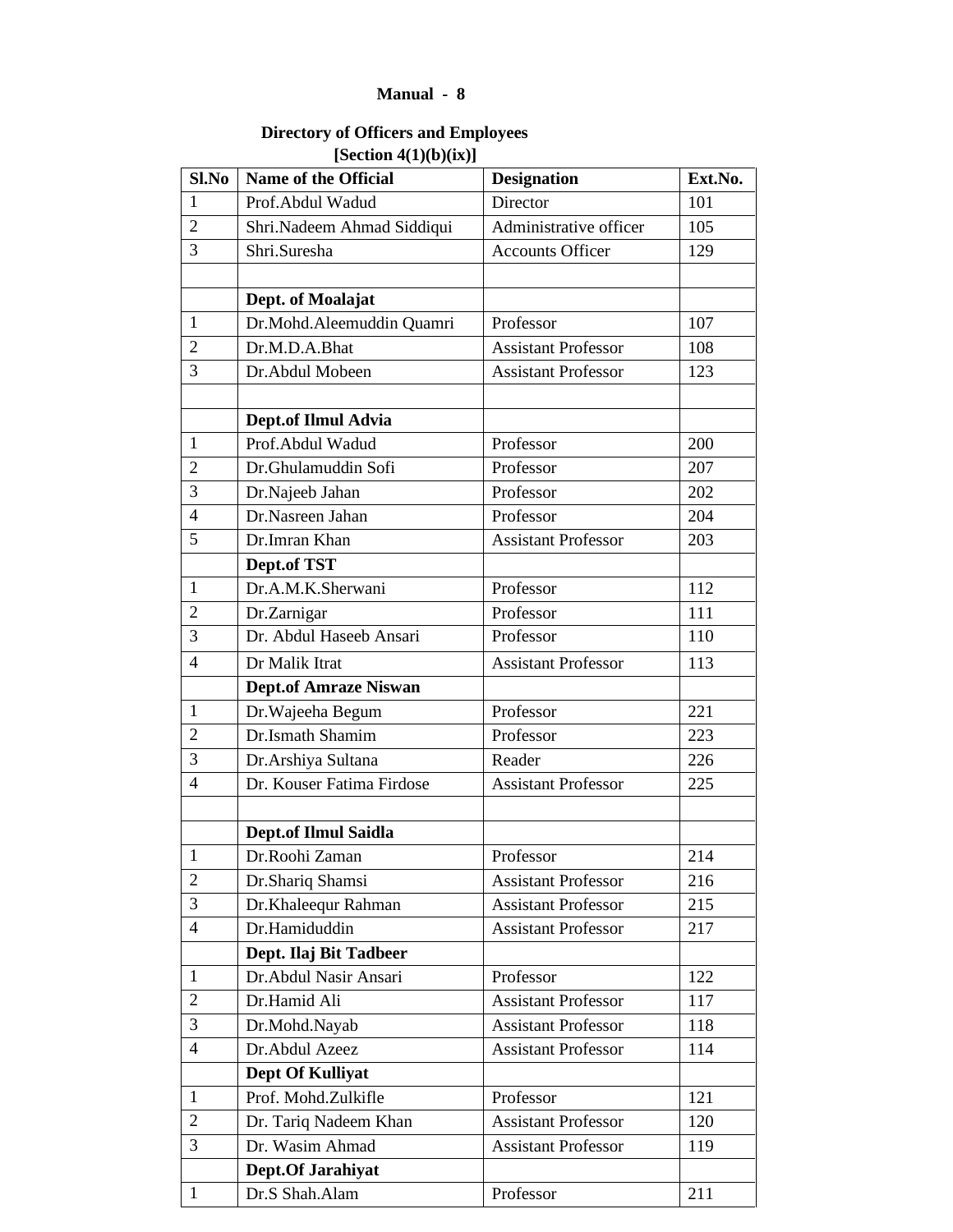| $\overline{2}$ | Dr.Mohad Shakeel Ansari   | 208<br><b>Assistant Professor</b> |         |
|----------------|---------------------------|-----------------------------------|---------|
| 3              | Dr. Firdous Ahmad Najar   | 210<br><b>Assistant Professor</b> |         |
| $\overline{4}$ | Dr. Mehajabeen Fatimah    | <b>Assistant Professor</b>        | 212     |
|                | <b>Library Staff</b>      |                                   |         |
| $\mathbf{1}$   | Shri.Ehtesham Ahmad       | Library cum                       |         |
|                |                           | <b>Documentation Officer</b>      | 218     |
|                | <b>Pharmacy Staff</b>     |                                   |         |
| 1              | Dr.Mohd.Nafis             | <b>Chief Pharmacist</b>           | 402     |
| $\mathfrak{D}$ | Shri.Mohd.Fazil           | Sr.Pharmacist                     | 403     |
|                | <b>Hospital Staff</b>     |                                   |         |
| $\mathbf{1}$   | <b>Hospital Reception</b> | $\overline{\phantom{a}}$          | 323     |
| $\overline{2}$ | Dr.Mohd.Azam              | <b>Clinical Rigistrar</b>         | 320     |
| 3              | Dr. Asjad Khan            | <b>Clinical Rigistrar</b>         | 300     |
| $\overline{4}$ | Smt.Jamima D Ponmani      | Matron                            | 309     |
|                |                           |                                   |         |
|                | <b>Laboratory Staff</b>   |                                   |         |
| 1              | Dr.Sanjeeda Tabassum      | <b>Bio Chemist</b>                | 312     |
| $\overline{2}$ | Dr. B N Renuka            | Pathologist                       | 315     |
| 3              | Shri.Mohd.Haneef          | Lab.Techniciton                   | 314/345 |
| $\overline{4}$ | Shri.Mohd.Zaki Ahmad      | Lab.Techniciton                   | 316/345 |
| 6              | Shri.S.Praveen            | <b>ECG Unit</b>                   | 313     |
| 7              | Shri Sameer               | X-ray Unit                        | 354     |
| 8              | Shri.Nandakishore         | <b>USG Unit</b>                   | 331     |

 **Tel No. 080-23584260**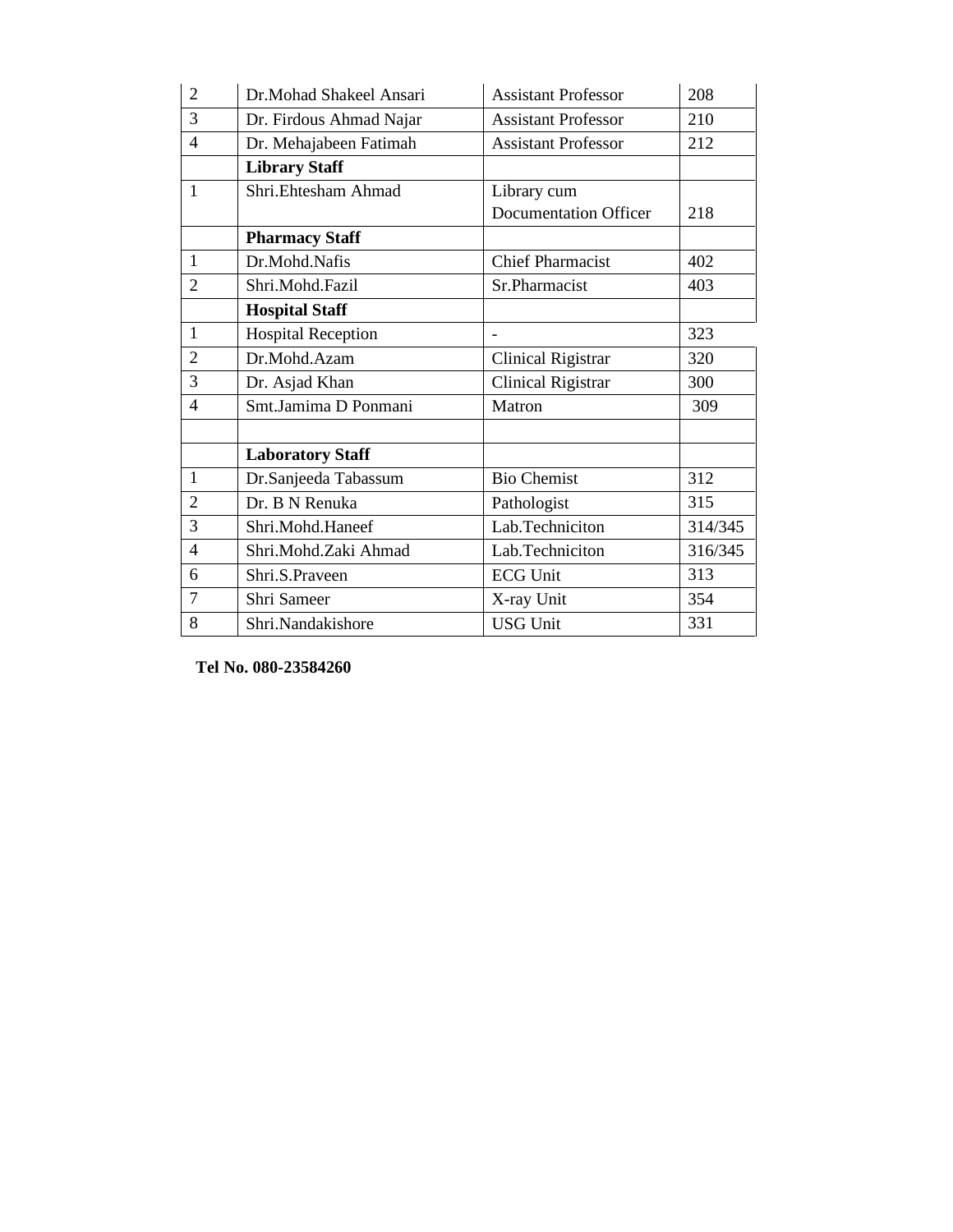# **Monthly Remuneration Received by Officers and Employees**

# **[Section 4(1)(b)(x)]**

| S<br>No.       | <b>Name</b>              | <b>Designation</b> | Pay<br>level |
|----------------|--------------------------|--------------------|--------------|
| $\mathbf{1}$   | Dr. Abdul Wadud          | Director           | 14           |
| $\overline{c}$ | Dr. Mohd.Zulkifle        | Professor          | 14           |
| 3              | Dr. Abdul Nasir Ansari   | Professor          | 13           |
| $\overline{4}$ | Dr. Arish M. K. Sherwani | Professor          | 13           |
| 5              | Dr. Wajeeha Begum        | Professor          | 13           |
| 6              | Dr. Gulamuddin Sofi      | Professor          | 13           |
| 7              | Dr. Saiyad Shah Alam     | Professor          | 13           |
| 8              | Dr.Roohi Zaman           | Professor          | 13           |
| 9              | Dr.Mohd Aleem. Quamri    | Professor          | 13           |
| 10             | Dr.Zarnigar              | Professor          | 13           |
| 11             | Dr. Ismath Shameem       | Professor          | 13           |
| 12             | Dr.Najeeb Jehan          | Professor          | 13           |
| 13             | Dr.Nasreen Jahan         | Professor          | 13           |
| 14             | Dr. Abdul Haseeb Ansari  | Professor          | 13           |
| 15             | Dr. Arshiya Sultana      | Reader             | 12           |
| 16             | Dr.Mohd Shakeel Ansari   | Asst.Professor     | 11           |
| 17             | Dr.Shariq Shamsi         | Asst.Professor     | 11           |
| 18             | Dr.Khaleequr Rehman      | Asst.Professor     | 11           |
| 19             | Dr.Hamid Uddin           | Asst.Professor     | 11           |
| 20             | Dr.Hamid Ali             | Asst.Professor     | 11           |
| 21             | Dr.Tariq Nadeem Khan     | Asst.Professor     | 11           |
| 22             | Dr. Wasim Ahmad          | Asst.Professor     | 11           |
| 23             | Dr.Firdous Ahmad Najar   | Asst.Professor     | 11           |
| 24             | Dr.Abdul Azeez           | Asst.Professor     | 11           |
| 25             | Dr.Mohd Nayab            | Asst.Professor     | 11           |
| 26             | Dr.Mazafar Din A Bhat    | Asst.Professor     | 11           |
| 27             | Dr. Kouser Fathima Fir   | Asst.Professor     | 11           |
| 28             | Dr. Malik Itrat          | Asst.Professor     | 11           |
| 29             | Dr.MD. Imran Khan        | Asst.Professor     | 11           |
| 30             | Dr. Abdul Mobeen         | Asst.Professor     | 11           |
| 31             | Dr. Mehajabeen Fatimah   | Asst.Professor     | 11           |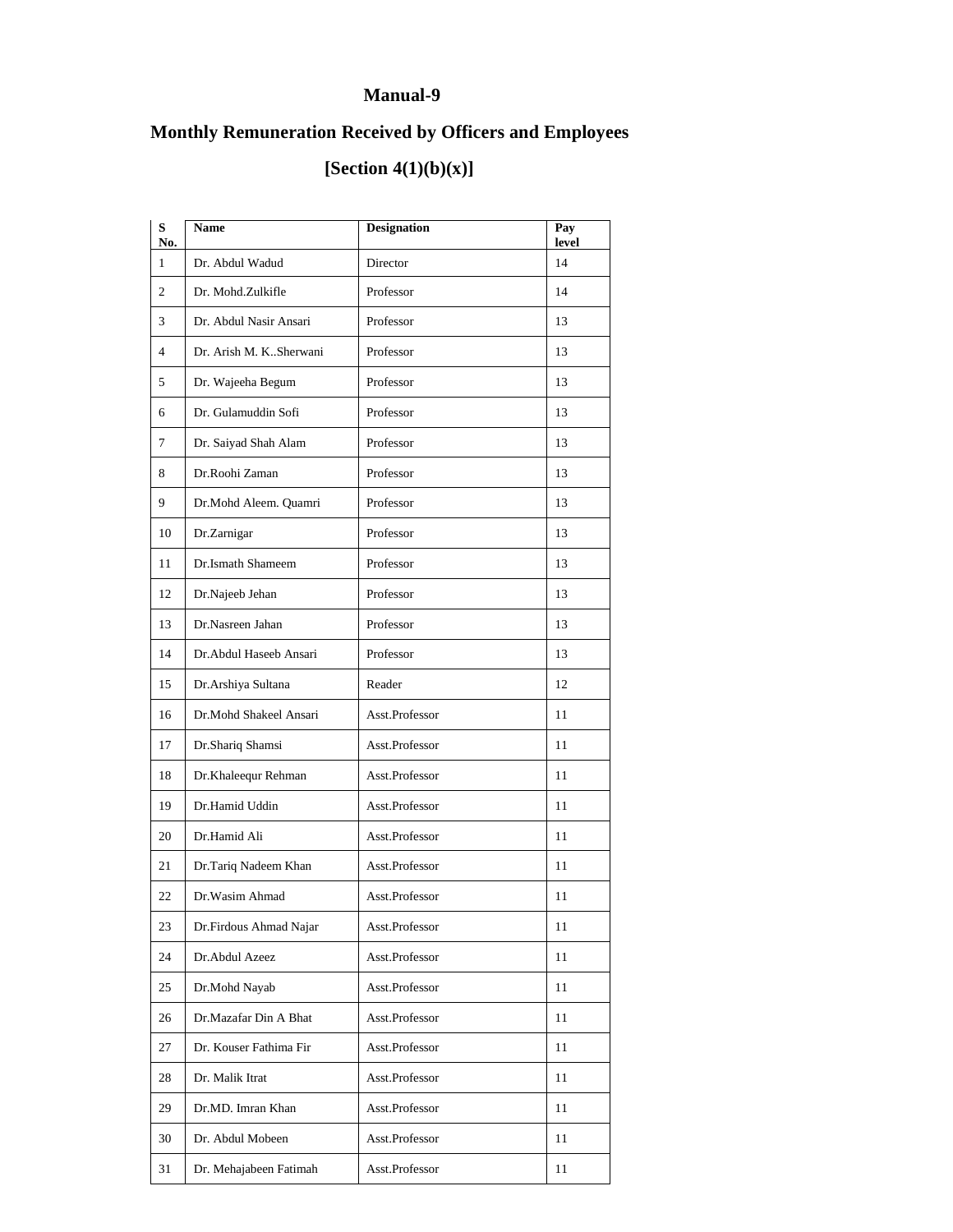| 32 | Dr.Mohd Nafees Khan     | Chief pharmacist                     | 12             |
|----|-------------------------|--------------------------------------|----------------|
| 33 | Dr.Mohd Aazam           | <b>Clinical Registrar</b>            | 13             |
| 34 | Dr. Mohd. Asjad Khan    | <b>Clinical Registrar</b>            | 11             |
| 35 | Dr.Renuka.B.N           | Pathologist                          | 12             |
| 36 | Ms.M.Sanjeeda Tabasum   | <b>Biochemist</b>                    | 11             |
| 37 | Mr.Suresha              | <b>Accounts Officer</b>              | 10             |
| 38 | Mr.Nadeem Ah. Siddiqui  | Administrative Officer               | 10             |
| 39 | Mr.Ehtesham Ahmed       | Library cum documentation<br>officer | 10             |
| 40 | Ms.Jemima D. Ponmani    | Matron                               | 8              |
| 41 | Mr.Mohd Fazil.H.I.      | Sr. Pharmacist                       | 7              |
| 42 | Mr.Mohd Zaki Ahmed      | Lab. Technician                      | 7              |
| 43 | Mr.Mohd Haneef          | Lab. Technician                      | 7              |
| 44 | Ms.K.Shanthipriya       | <b>Nursing Sister</b>                | 7              |
| 45 | Ms.Nasiya Tabassum      | Nursing Sister                       | 7              |
| 46 | Ms. Asine Parthi Rajani | <b>Staff Nurse</b>                   | 7              |
| 47 | Ms.Rohini Kumari        | <b>Staff Nurse</b>                   | 7              |
| 48 | Ms.M.J.Shilpa           | <b>Staff Nurse</b>                   | 7              |
| 49 | Ms.Mehajjabeen Shaikh   | <b>Staff Nurse</b>                   | 7              |
| 50 | Ms.Fharzana Banu.L.A.   | <b>Staff Nurse</b>                   | 7              |
| 51 | Ms.J.Sumangala          | <b>Staff Nurse</b>                   | 7              |
| 52 | Ms.Jameela Banu         | PA to Director                       | 6              |
| 53 | Mr.Syed Nizamuddin      | Accountant                           | 6              |
| 54 | Ms.Seema Anjum          | Assistant                            | 5              |
| 55 | Ms.Saira Khatoon        | Pharmacist                           | 6              |
| 56 | Mr.Syed Jeelan.         | Pharmacist                           | 6              |
| 57 | Mr.Mohd Sameer          | Radiographer                         | 6              |
| 58 | Mr.M. S. Praveen        | <b>ECG</b> Technician                | 6              |
| 59 | Mr.Nanda .K. Kandati    | <b>USG</b> Technician                | 6              |
| 60 | Mr.Tariq Hafeez         | Publication Assistant                | 6              |
| 61 | Ms.Geetha R Sunkada     | Assistant                            | 5              |
| 62 | Ms. Anupama             | Jr. Steno                            | 5              |
| 63 | Ms.Ashika.M             | UDC/Store keeper                     | $\overline{4}$ |
| 64 | Mr.Mohd Ali             | UDC/Storekeeper                      | 4              |
| 65 | Mr.Rohith P             | Dresser                              | 3              |
| 66 | Mr.Naveen Kumar M.N     | Dark Room Att.                       | 3              |
| 67 | Mr.Suraj Kumar R        | Ambulance Driver                     | 3              |
| 68 | Mr.Mallikarjuna         | O.T.Attendant                        | 3              |
| 69 | Mr.Mansoor Basha S      | O.T.Attendant                        | 3              |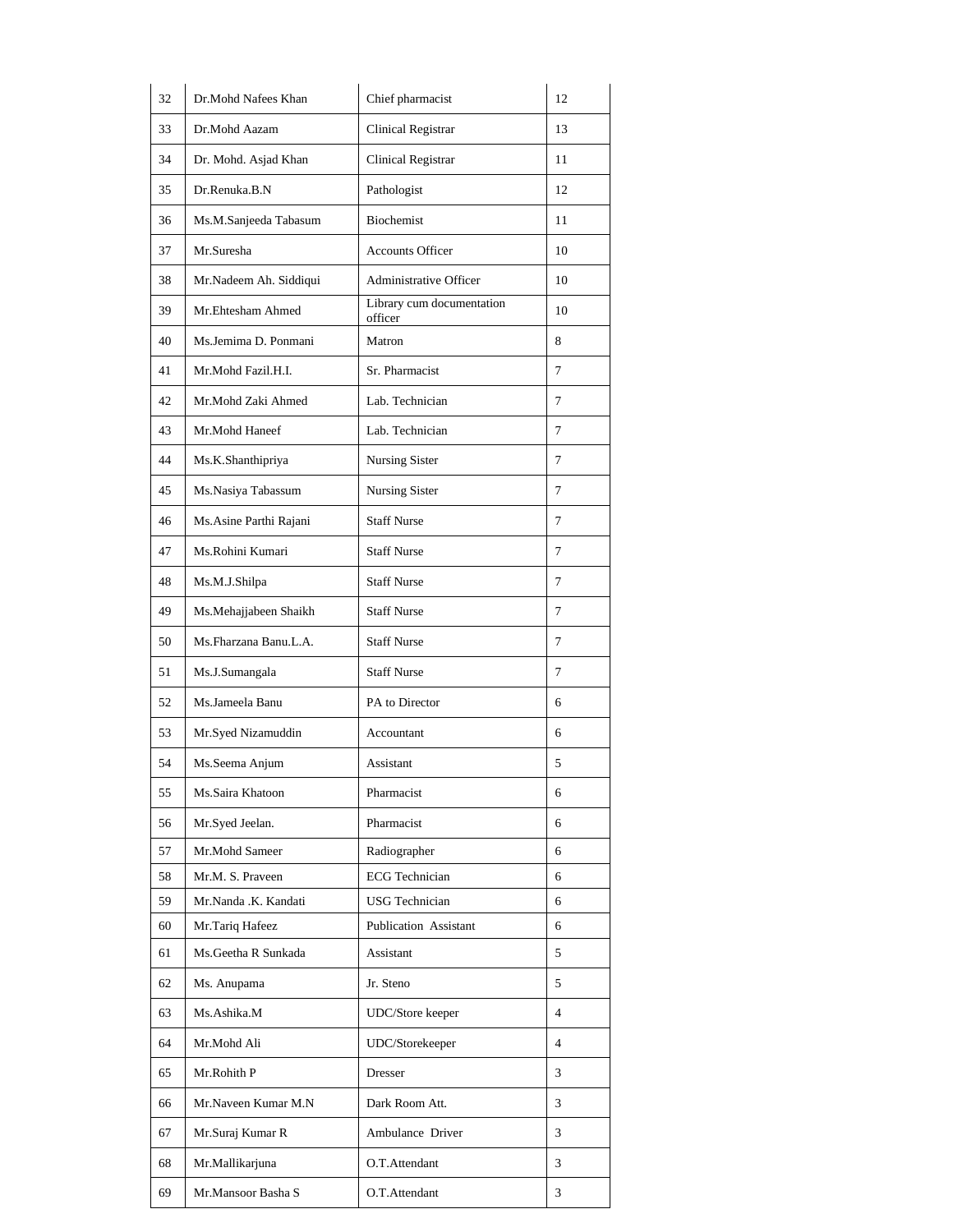| 70 | Mr.Kashif Nadeem       | <b>Pharmacy Assistant</b>        | $\overline{c}$ |
|----|------------------------|----------------------------------|----------------|
| 71 | Mr. Abdul Rasheed      | Pump operator                    | 2              |
| 72 | Ms.C.Varalakashmi      | Aya                              | $\overline{c}$ |
| 73 | Mr Naveen Kumar C      | LDC on Adhoc                     | 2              |
| 74 | Mr.Goverdhan MC        | Lab. Attendant                   | $\overline{c}$ |
| 75 | Ms. Zeenath Firdouse   | Lab. Attendant                   | 2              |
| 76 | Mr.Sarfaraj Nawaz      | Lab. Attendant                   | $\overline{c}$ |
| 77 | Ms.Kavitha R           | Lab .Attendant                   | $\overline{c}$ |
| 78 | Mr.Zaffar Pasha        | LDC on Adhoc                     | 2              |
| 79 | Smt Nazneen Bano Khazi | <b>OPD</b> Attendant             | 2              |
| 80 | Mr.Sajid Hussain       | <b>OPD</b> Attendant             | 2              |
| 81 | Mr.Mudaseer Ahmed      | Office Attendant/Nursing orderly | $\overline{2}$ |
| 82 | Mr.Javed Akhtar Khazi  | Office Attendant                 | $\overline{c}$ |
| 83 | Sri. V.K.Sharma        | Consultant                       |                |
| 84 | Sri. Sanjeev Singh     | DEO/ Office Assistant            |                |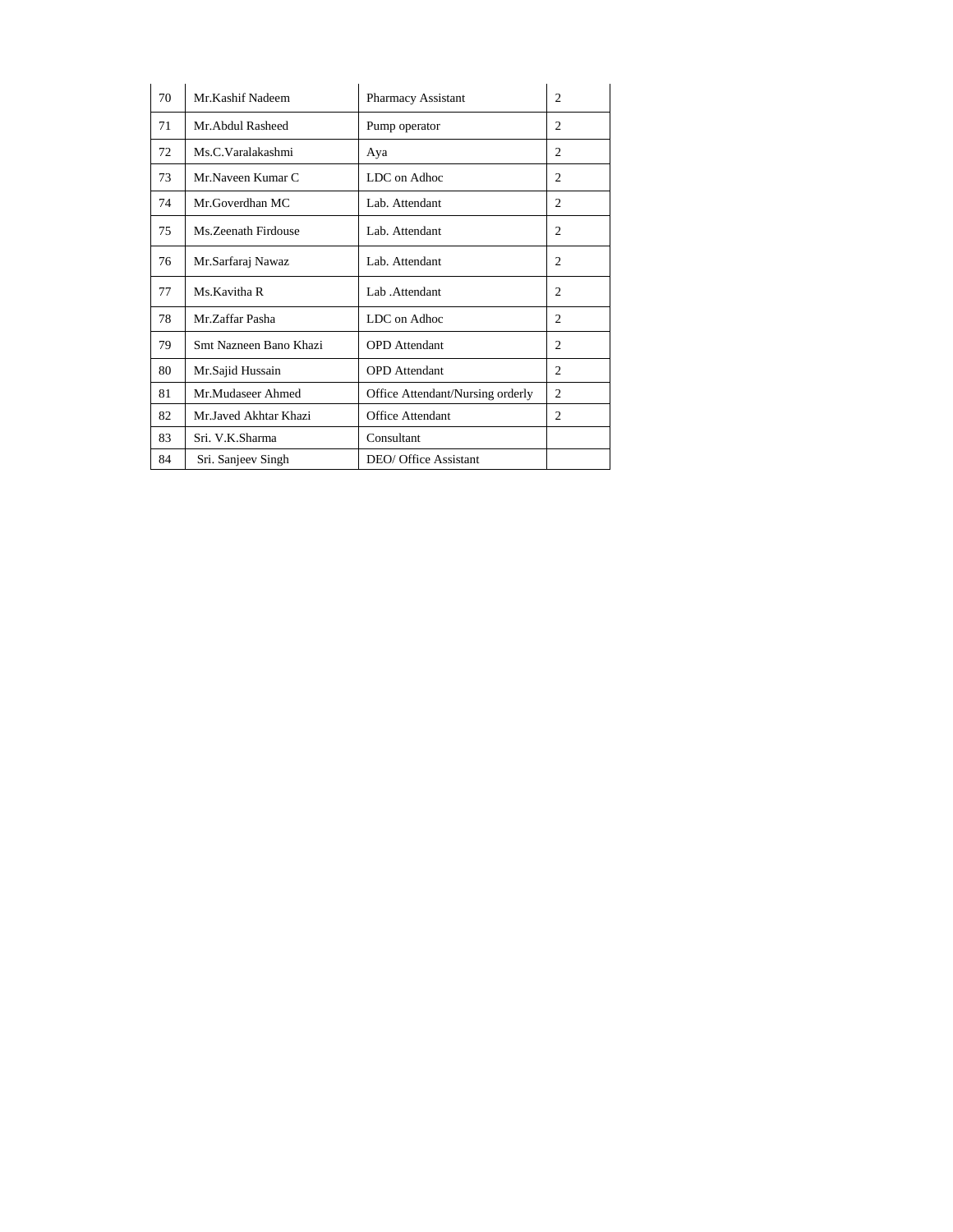#### **Budget Allocated to each of its Agency [Section 4(1)(b)(xi)]**

|                           | BE 2020-21   | RE 2020-21  |
|---------------------------|--------------|-------------|
| Salaries, General Areas,  |              |             |
| Creation of               | ` 52.50 $Cr$ | $173.75$ Cr |
| Capital Assets, Swachta   |              |             |
| Action Plan, Special      |              |             |
| Component Plan for SC etc |              |             |
|                           |              |             |

#### **Manual-11**

#### **Execution of Subsidy Programs**

#### **[Section 4(1)(b)(xii)]**

There is no Subsidy Program or any Allocation of Amounts to any Agency in the Institute.

\_\_\_\_\_\_\_\_\_\_\_\_\_\_\_\_\_\_\_\_\_\_\_\_\_\_\_\_\_\_\_\_\_\_\_\_\_\_\_\_\_\_\_\_\_\_\_\_\_\_\_\_\_\_\_\_\_\_\_\_\_\_\_\_\_\_\_\_\_\_\_\_\_\_\_\_\_

#### **Manual-12**

#### **Particulars of Recipients of Concessions, Permits or Authorizations Granted**

#### **[Section 4(1)(b)(xiii)]**

There is no Program for Concessions, Permits or Authorizations of Grants in the Institute.

\_\_\_\_\_\_\_\_\_\_\_\_\_\_\_\_\_\_\_\_\_\_\_\_\_\_\_\_\_\_\_\_\_\_\_\_\_\_\_\_\_\_\_\_\_\_\_\_\_\_\_\_\_\_\_\_\_\_\_\_\_\_\_\_\_\_\_\_\_\_\_\_\_\_\_\_

#### **Manual-13 Particulars of Facilities available to Citizens for Obtaining Information [Section 4(1)(b)(xv)]**

Information can be obtained from the Office of the Public Information Officer of the Institute at the following Address:

> The Public Information Officer National Institute of Unani Medicine Kottegepalya, Magadi Raod Bengaluru -560091

The Applicant has to deposit the requisite Fee either in Cash in the Office of the National Institute of Unani Medicine or by way of Indian Postal Order or Demand Draft drawn in favour of "Director, National Institute of Unani Medicine " and payable at Bengaluru.

The Library of the Institute has facilities for its teachers, staff, students and scholars only and it is not open to public as it is a Library of an Institution of Unani medical science and no publication or books are available for general reading or use.

\_\_\_\_\_\_\_\_\_\_\_\_\_\_\_\_\_\_\_\_\_\_\_\_\_\_\_\_\_\_\_\_\_\_\_\_\_\_\_\_\_\_\_\_\_\_\_\_\_\_\_\_\_\_\_\_\_\_\_\_\_\_\_\_\_\_\_\_\_\_\_\_\_\_\_\_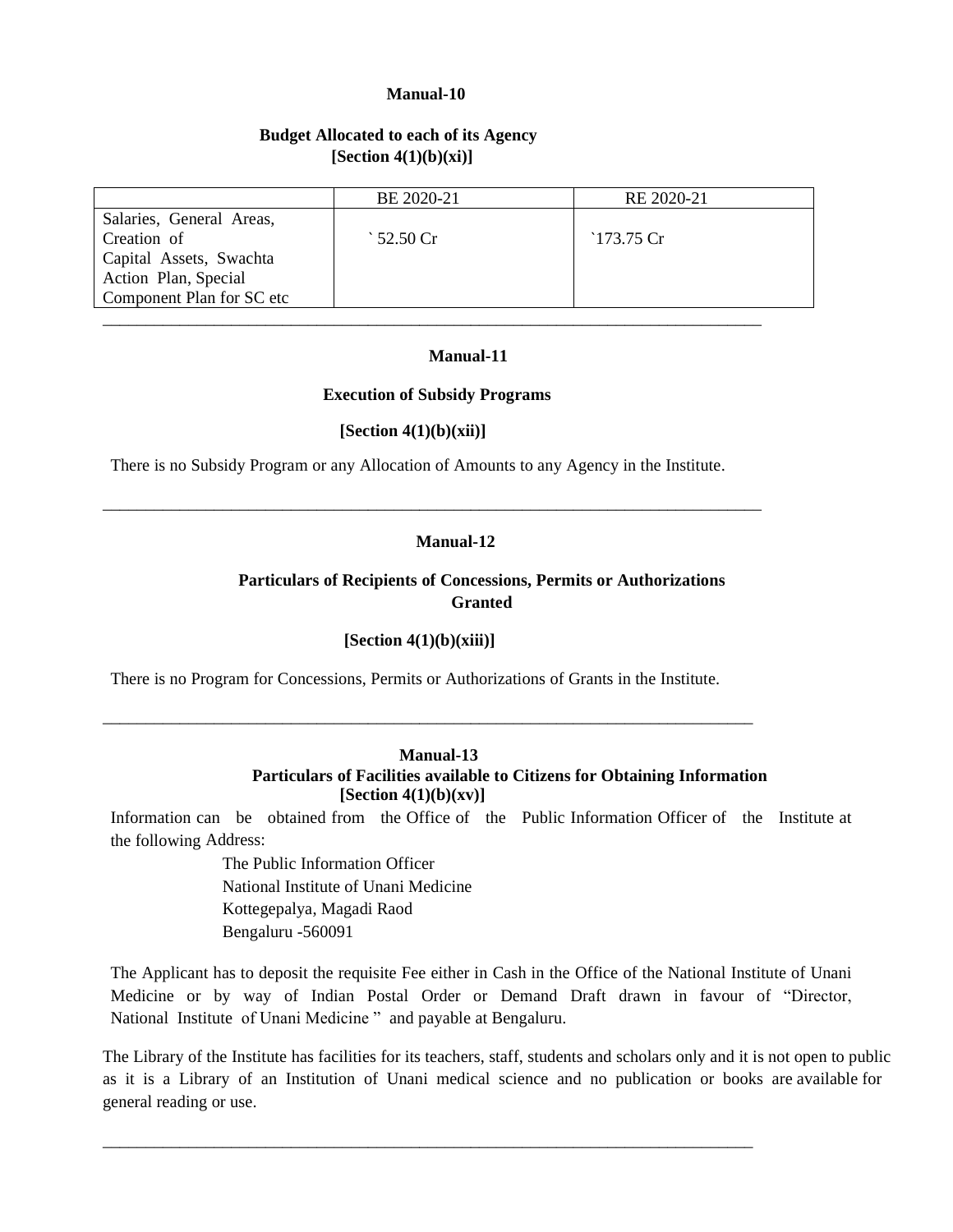# **Name and Designation and other Particulars of Public Information Officers**

# **[Section 4(1)(b)(xvi)]**

| Sl.No. | Name and<br>Designation of PIO                                           | <b>Postal Address</b>                                                                                                         | Mobile No. | Demarcation of<br>Areas/ Activities if<br>more than one PIO<br>is there |
|--------|--------------------------------------------------------------------------|-------------------------------------------------------------------------------------------------------------------------------|------------|-------------------------------------------------------------------------|
|        | Dr. Hamiduddin<br><b>Assistant Professor</b><br>Dept. of Ilmul<br>Saidla | Deptt. of Ilmul<br>Saidla<br>National Institute of<br>Unani Medicine,<br>Kottegepalya<br>Magadi Main Road<br>Bengaluru 560091 | 8088739927 | <b>NiL</b>                                                              |

| Sl.No. | Name and<br>Designation of<br><b>First Appellate</b><br>Authority | Postal Address                                                                                   | Mobile No. | Demarcation of<br>Areas/ Activities if<br>more than one PIO<br>is there |
|--------|-------------------------------------------------------------------|--------------------------------------------------------------------------------------------------|------------|-------------------------------------------------------------------------|
|        | Prof. Mohd<br>Zulkifle<br>HoD Dept. of<br>Kulliyat                | National Institute of<br>Unani Medicine,<br>Kottegepalya<br>Magadi Main Road<br>Bengaluru 560091 | 9341824561 | <b>NiL</b>                                                              |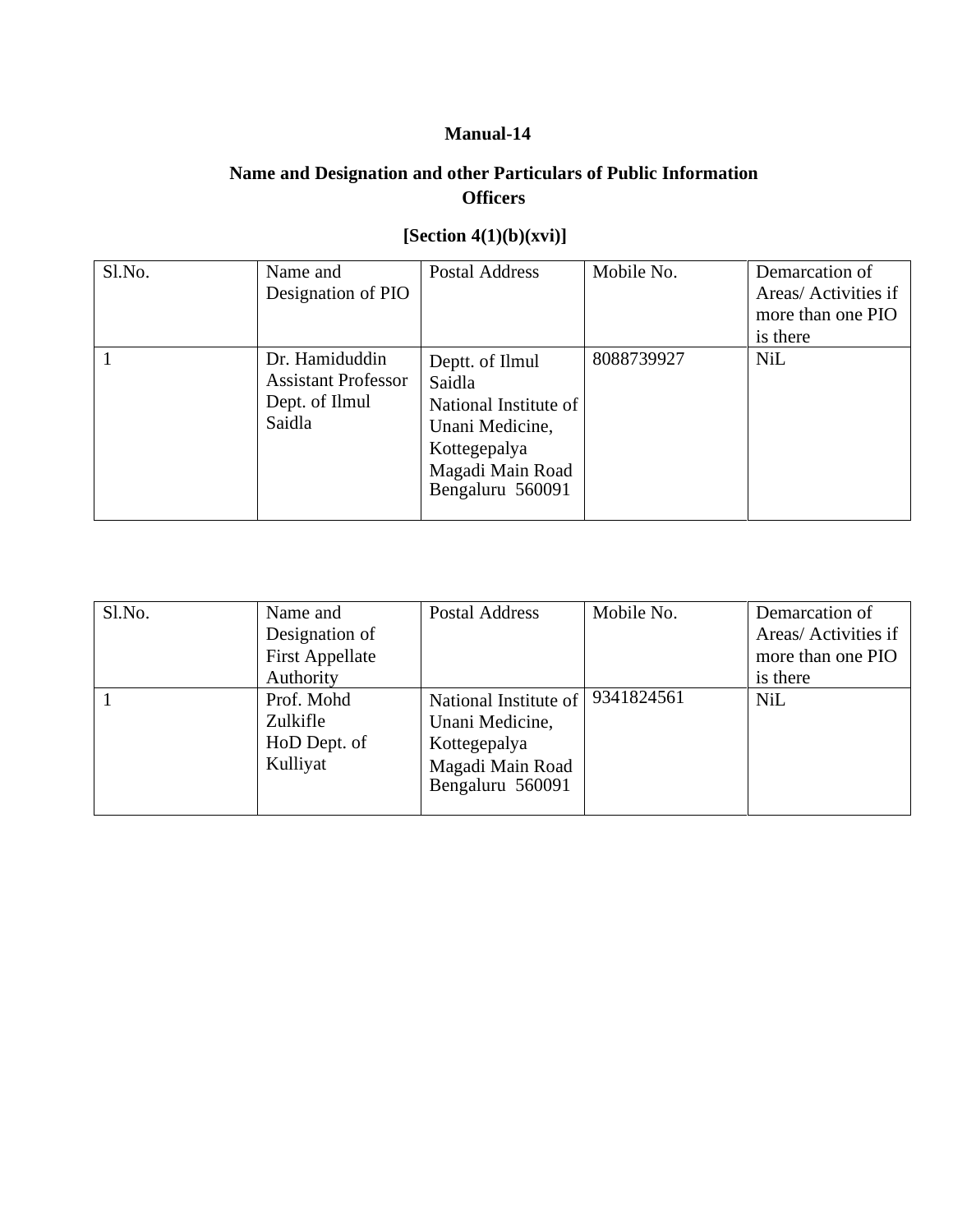# ANNEXURE-A

# *Powers and functions of Director*

#### **(Bye-Law 30)**

- 1. The Director shall be the Chief Executive of the Institute and shall be responsible for the co-ordination of policies, planning and execution of various programs under the Institute. Without prejudice to the generality of the foregoing provisions, the Director shall exercise such powers and discharge such functions as specified in Schedule-I and also those laid down below subject to any direction under the relevant rules as issued by the Govt. of India, from time to time.
	- (a) He shall do all such acts as may be required for the proper conduct of the ordinary current administrative and business duties and affairs of the Institute;
	- (b) He shall allocate duties to officers and employees of the Institute and shall exercise such supervising and executive control as may be necessary subject to the rules and these regulations;
	- (c) All the correspondence shall be over his signature or of an officer(s) authorized by him in his behalf.
	- (d) He shall also be Member (ex-officio) of all the Committees appointed by the Governing Body and shall attend at his discretion all or any meetings of such Committees;
	- (e) He shall exercise such of the financial and administrative powers as may be delegated by the Governing Body or by the President;
	- (f) The Director shall sign and execute on behalf of the Governing Body all agreements, contracts, etc. which may be necessary for the proper conduct of the business of the Institute. The drafts to all contracts involving consideration exceeding \*Rs.5,00,000/- shall be submitted to the Solicitor to the Govt. of India or such other officer dealing with convincing matter in the Ministry of Law for his advice as to its correctness of their form;

(\*approved vide Ministry letter No. R 14011/7/2008-NI dated 12.02.2009)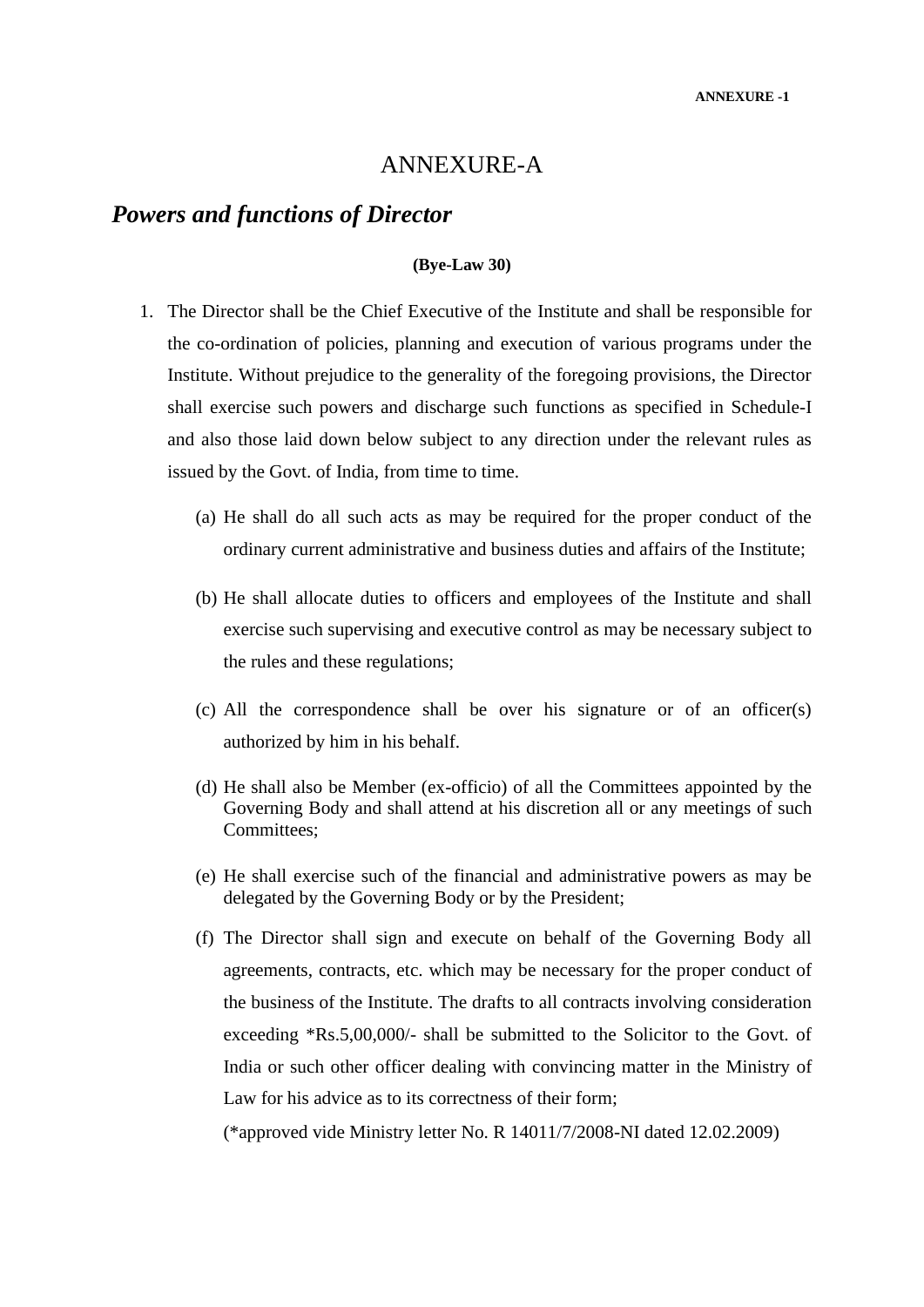- (g) He shall sign and verify plaints, written documents, statements, affidavits, petitions and tabular statements and institute or defend suits, action, and other legal proceedings on behalf of the Institute/Governing Body.
- (h) He shall have power to compromise, settle of refer to arbitration any dispute relating to the Institute after taking competent legal advice;
- (i) The Director may, subject to such restrictions as he may think fit to impose, authorize the Departmental Heads/Deputy Director (Admn.)/Administrative Officer/Accounts Officer and Disbursing Officer, as the case may be, to exercise powers upto the extent indicated by him;
- (j) The Director may, subject to such restrictions as he may think fit to impose, authorize the Heads of the Projects, to exercise such of the powers conferred upon him under the Bye-Laws;
- (k) The Drawing and Disbursing Officer or any other officer of Group A or B authorized by the Director on his behalf shall have the power to sanction an expenditure of contingent nature upto the amount not exceeding Rs. 5,000 /- in each case.

NOTE: In the event of any authorization by the Director under items (i), (j) and (k) above, the authorized officers shall be responsible for the correctness, regularity and propriety of the decisions taken by them. However, the Director shall continue to be responsible for all such decisions taken by the authorized officers.

- 2. Powers of the Director in regard to writing off the irrecoverable value of stores, money, advances etc. shall not be re-delegated.
- 3. In case of any doubt, the matter should be referred to the \*Ministry of AYUSH, Govt. of India.
- 4. The word 'the Government' in Schedule-I means the Govt. of India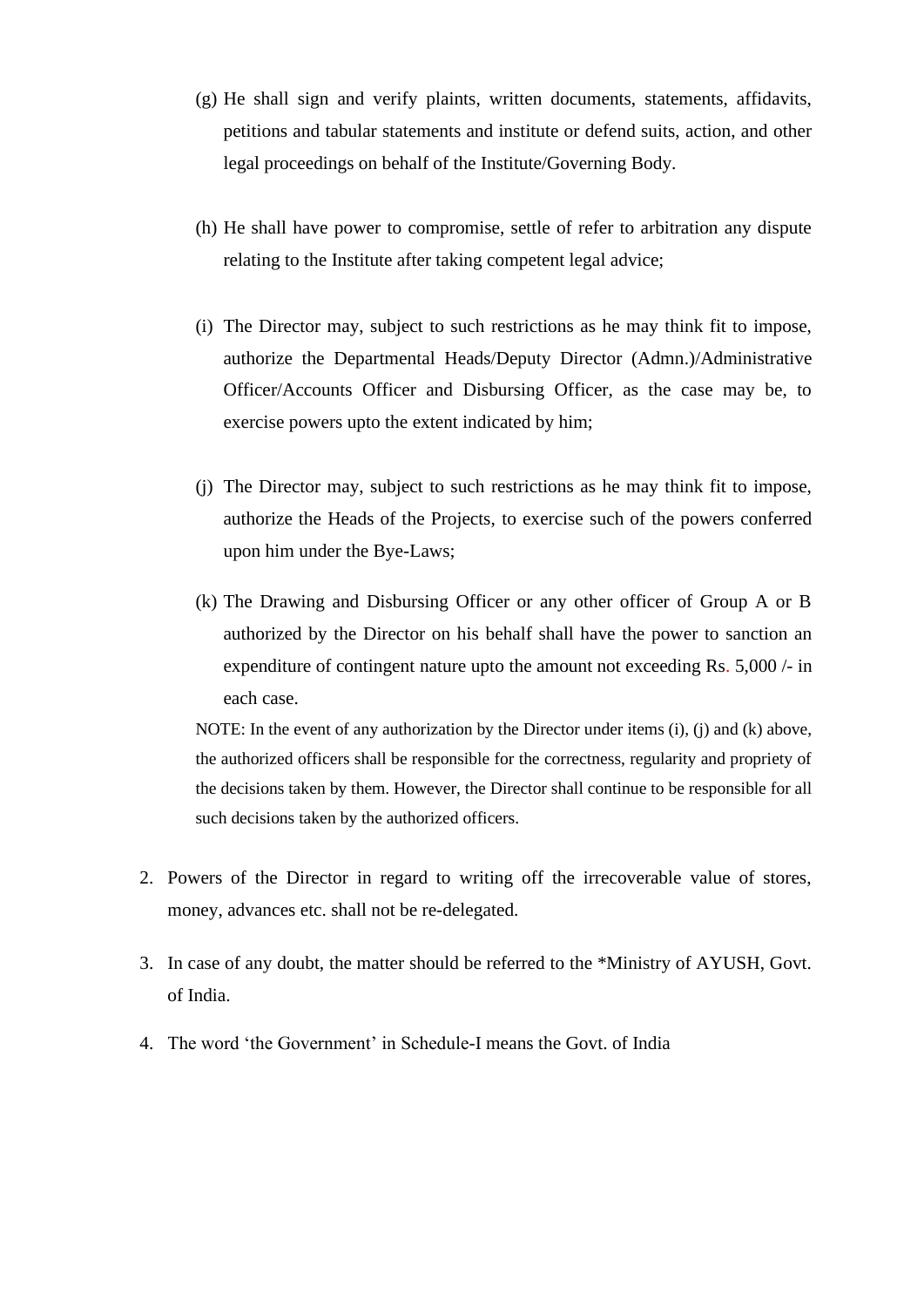# **SCHEDULE - I**

# **SCHEDULE OF POWERS VESTED IN DIRECTOR**

| Sl. | <b>Power</b>                                 | <b>Extent</b>                                 |  |
|-----|----------------------------------------------|-----------------------------------------------|--|
| No. |                                              |                                               |  |
| 1.  | To declare an Institute employee to be a     | Full powers.                                  |  |
|     | ministerial servant                          |                                               |  |
| 2.  | To dispense with a medical certificate of    | Full powers in respect of the categories of   |  |
|     | fitness before appointment (in individual    | the posts for which Director is the           |  |
|     | case)                                        | appointing authority.                         |  |
| 3.  | To suspend a lien                            | Full powers provided he is authorized to      |  |
|     |                                              | make appointments to the post in question.    |  |
| 4.  | To transfer a lien                           | Full powers provided that he is authorized    |  |
|     |                                              | to make appointments to both the posts        |  |
|     |                                              | concerned.                                    |  |
| 5.  | To transfer an employee from one post to     | Full powers                                   |  |
|     | another                                      |                                               |  |
| 6.  | To appoint an employee to hold a dual        | Full powers provided he has power to make     |  |
|     | charge and to fix emoluments                 | appointments in each post.                    |  |
| 7.  | To sanction grant or acceptance of           | Upto a maximum of Rs. 25,000/- in each        |  |
|     | honorarium                                   | case per year.                                |  |
| 8.  | To permit teaching staff of the Institute to | Full powers subject to the provision of       |  |
|     | accept fee for examiner-ship, invigilator-   | Rules-12<br>Service<br>maximum<br>of<br>and   |  |
|     | ship, paper setting Valuation of answer book | Rs.2,500/- in a financial year.               |  |
|     | etc.                                         |                                               |  |
| 9.  | To permit undertaking of private work and    | Upto Rs. 1,200/- in case of each              |  |
|     | acceptance of fee                            | employment per year.                          |  |
| 10. | To decide the shortest of two or more        | Full powers.                                  |  |
|     | Routes.                                      |                                               |  |
| 11. | To allow mileage allowance by a rout other   | Full powers provide selection of the route is |  |
|     | than the shortest                            | in the Institute's interest.                  |  |
|     |                                              |                                               |  |
| 12. | To define the limits of an employee's Sphere | Full powers                                   |  |
|     | of duty for the purpose of TA                |                                               |  |
| 13. | To decide whether a particular Absence is    | Full powers                                   |  |
|     | absence or duty for the purpose of TA.       |                                               |  |
| 14. | To authorize an employee to proceed on duty  | Full powers                                   |  |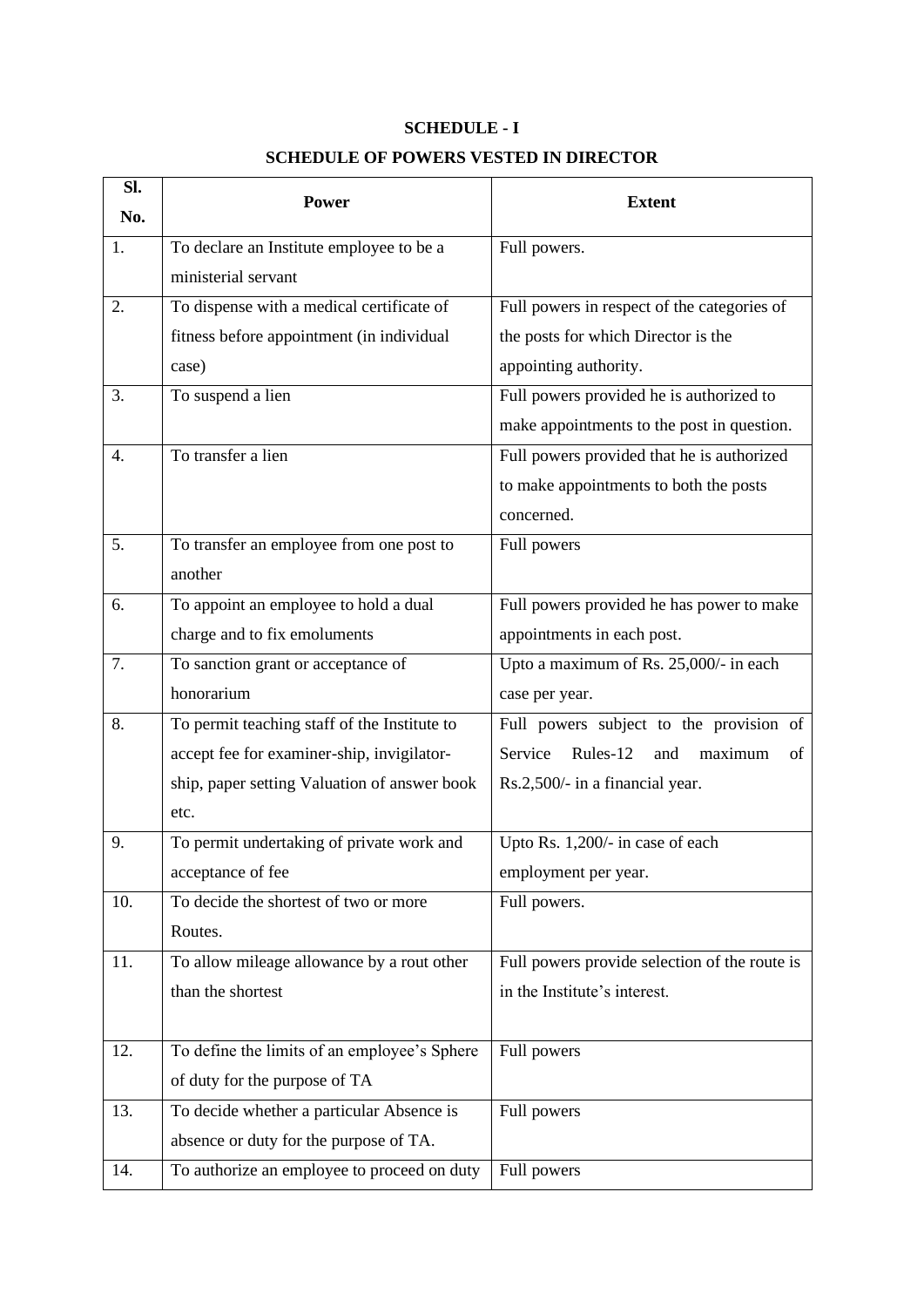|     | to any part of India                           |                                        |
|-----|------------------------------------------------|----------------------------------------|
| 15. | To restrict the frequency and duration of      | Full powers                            |
|     | journey                                        |                                        |
| 16. | To reimburse cancellation charges on           | Full powers where the cancellation was |
|     | Unused air/rail tickets                        | done in the interest of the Institute. |
| 17. | To allow actual expenses for Carriage of       | Full powers                            |
|     | personal effects by road between stations      |                                        |
|     | connected by rail                              |                                        |
| 18. | Power to declare an officer of Group A or B    | Full powers                            |
|     | to be Head of an office (Powers of head of     |                                        |
|     | Office to sign bills and cheques, last pay     |                                        |
|     | certificates, contingent registers etc. He can |                                        |
|     | also delegate such powers in certain cases to  |                                        |
|     | any other gazetted officer subordinate to      |                                        |
|     | him).                                          |                                        |
| 19. | Power to permit an officer to countersign TA   | Full powers                            |
|     | advance bills where permanent TA Advances      |                                        |
|     | have been sanctioned to that Officer.          |                                        |
|     |                                                |                                        |
|     |                                                |                                        |
|     |                                                |                                        |
| 20. | To declare who shall be the controlling        | Full powers provided no employee is    |
|     | officer and to make rules for his Guidance     | declared his own controlling officer.  |
|     |                                                |                                        |
|     |                                                |                                        |
|     |                                                |                                        |
|     |                                                |                                        |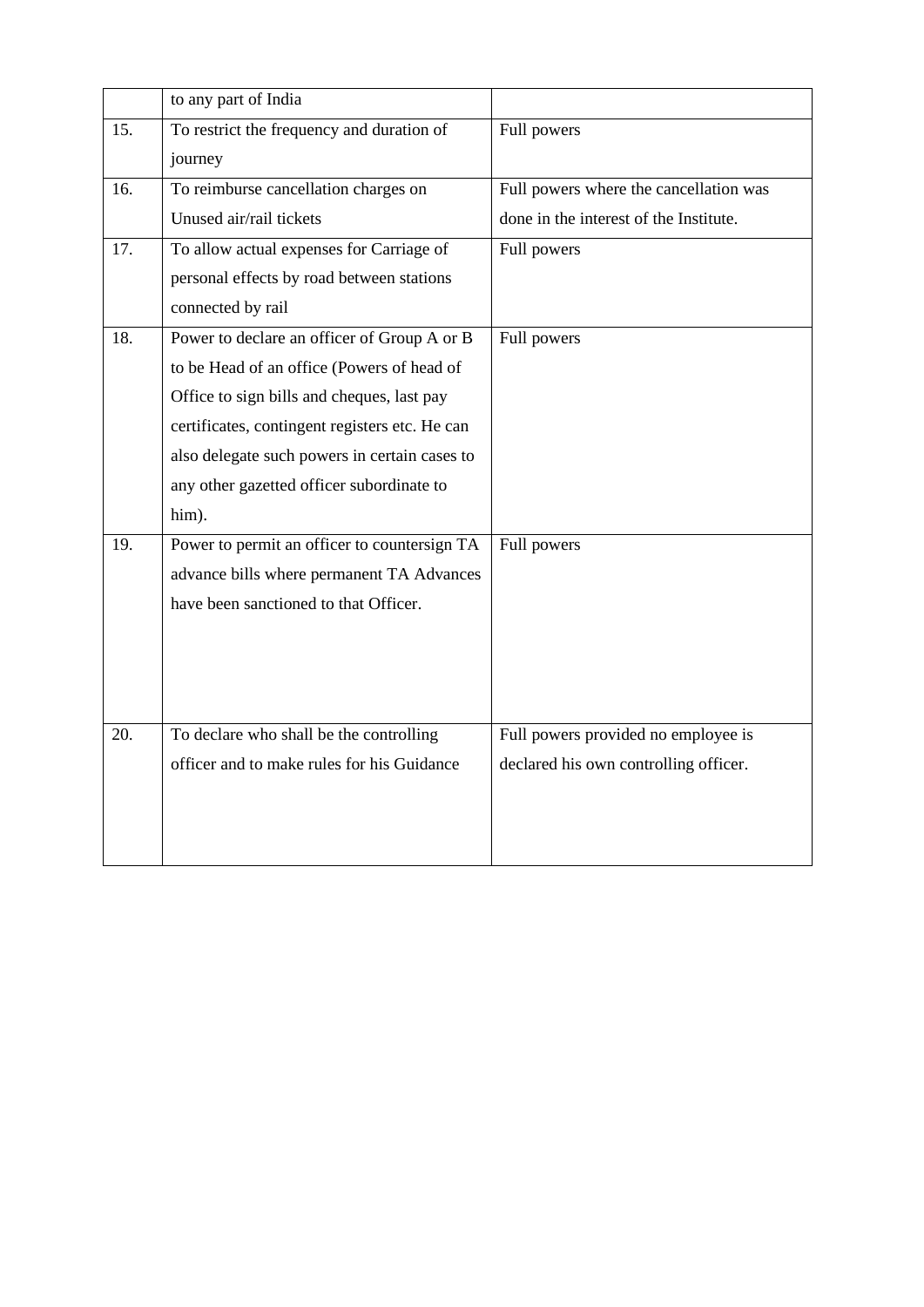| 21. | To purchase raw and prepared drugs,             | Up to the limit of budget provision for such |
|-----|-------------------------------------------------|----------------------------------------------|
|     | dressings, medicals stores hospital             | purchase according to usual rules and        |
|     | equipment, dietary articles, furniture's, other | prescribed procedures.                       |
|     | stores etc. for working of the                  |                                              |
|     | Institute/Departments, Hospitals or any of its  |                                              |
|     | Units, for teaching, Research and Hospital      |                                              |
|     | purposes.                                       |                                              |
|     |                                                 |                                              |
|     |                                                 |                                              |
|     |                                                 |                                              |
|     |                                                 |                                              |
| 22. | Power to sanction non-recurring contingent      | Up to the limit of budget provision for such |
|     |                                                 |                                              |
|     | Charges within budget limits.                   | Charges within budget limits. Purchase       |
|     |                                                 | according to usual rules and                 |
|     |                                                 | Prescribed procedure (only in respect of     |
|     |                                                 | approved schemes)                            |
| 23  | Power to sanction recoupment of Permanent       | Full powers.                                 |
|     | advance.                                        |                                              |
| 24  | Power to sanction Municipal or                  | Full powers.                                 |
|     | Cantonment taxes.                               |                                              |
| 25  | Power to purchase within budget Limits          | Full powers.                                 |
|     | Government and Non-Government                   |                                              |
|     | publications required by him or by officers     |                                              |
|     | under his control.                              |                                              |
|     |                                                 |                                              |
| 26  | Power to sanction the renting of Ordinary       | Rs.15, 000/- per annum. Subject to the       |
|     | offices and hostel accommodation.               | Recommendation of the Finance Committee      |
|     |                                                 | in principle, for hiring such                |
|     |                                                 | Accommodations.                              |
|     |                                                 |                                              |
| 27  | Maintenance of building and petty works         | For ordinary repairs to Institute own        |
|     | repairs and alternations to hired and           | building -full powers subject to budget      |
|     | requisitioned buildings.                        | Provision.                                   |
| 28  | Power to sanction fixed recurring charges of    | Full powers.                                 |
|     | a contingent character                          |                                              |
|     |                                                 |                                              |
| 29  | Power to sanction telephone rents.              | Full powers                                  |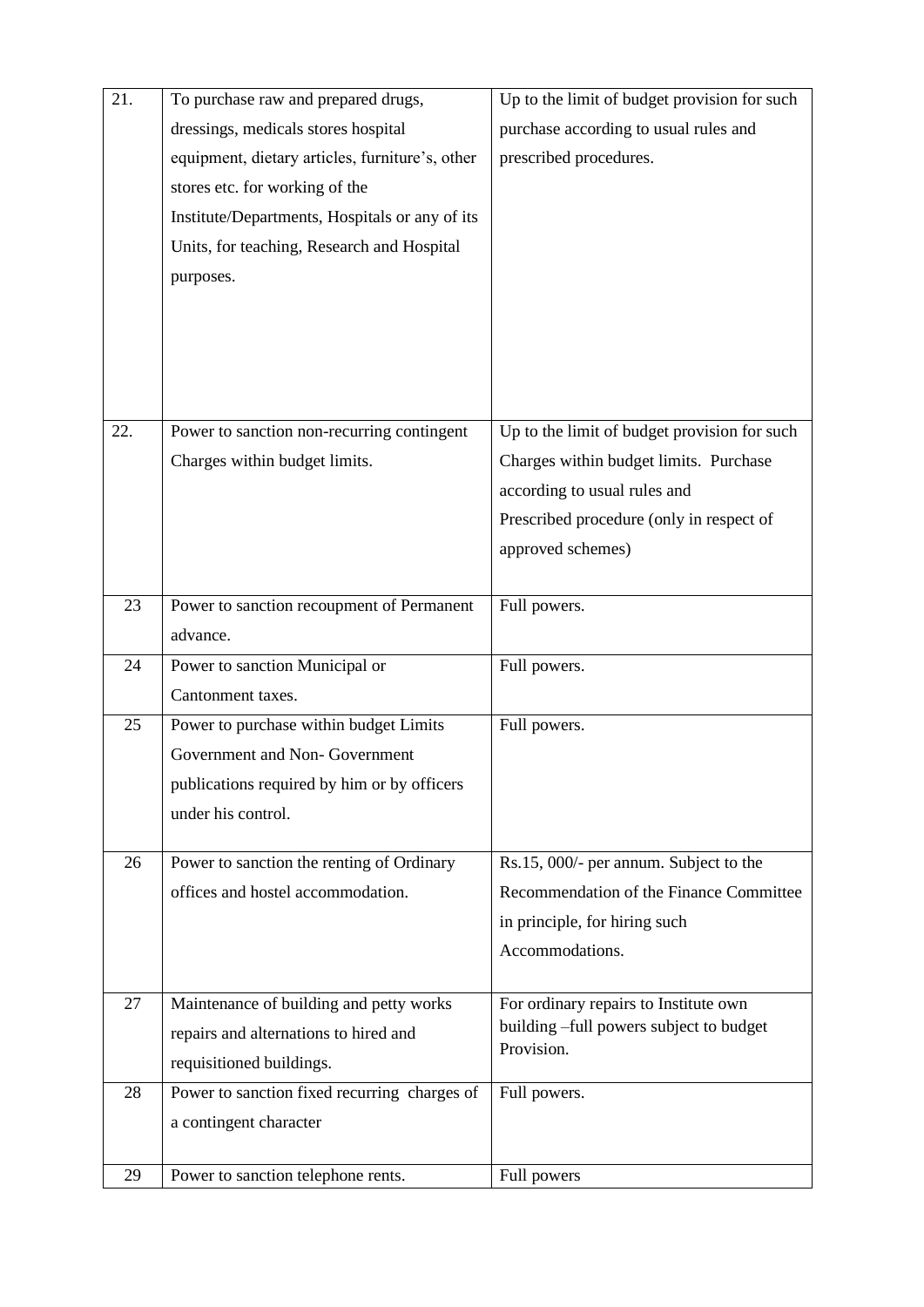| 30 | Power to advance of pay to an officer under                                    | Full powers.        |
|----|--------------------------------------------------------------------------------|---------------------|
|    | transfer                                                                       |                     |
|    |                                                                                |                     |
| 31 | Power to grant advance of TA to Himself and                                    | Full powers.        |
|    | to other employees.                                                            |                     |
| 32 | Power to sanction advances and final                                           | Full powers.        |
|    | Withdrawal from CP Fund/EP Fund/GP                                             |                     |
|    | Fund in accordance with the Government                                         |                     |
|    | Rules as amended from time to time                                             |                     |
| 33 | Power to sanction festival advance in                                          | Full powers.        |
|    | Accordance with the government rules as                                        |                     |
|    | amended from time to time.                                                     |                     |
|    |                                                                                |                     |
| 34 | Power to sanction advance for the purchase                                     | Full powers.        |
|    | of Conveyance in accordance with the                                           |                     |
|    | Government, rules as amended from to time.                                     |                     |
|    |                                                                                |                     |
|    |                                                                                |                     |
| 35 |                                                                                |                     |
|    | Power to incur expenditure and sanction<br>Advances for Law Suits to which the | Full powers.        |
|    |                                                                                |                     |
|    | Institute is party in accordance with the                                      |                     |
|    | Government Rules as amended from time to                                       |                     |
|    | time.                                                                          |                     |
| 36 | Power to vary the terms of repayment of                                        | Full powers.        |
|    | Advances.                                                                      |                     |
| 37 | Power to order retention of undisbursed pay                                    | Up to three months. |
|    | and allowances.                                                                |                     |
|    |                                                                                |                     |
| 38 | Power to sanction Children Education                                           | Full powers         |
|    | Allowance and reimbursement of Tuition                                         |                     |
|    | Fees in accordance with the Central Govt.                                      |                     |
|    | Rules as amended from time to time.                                            |                     |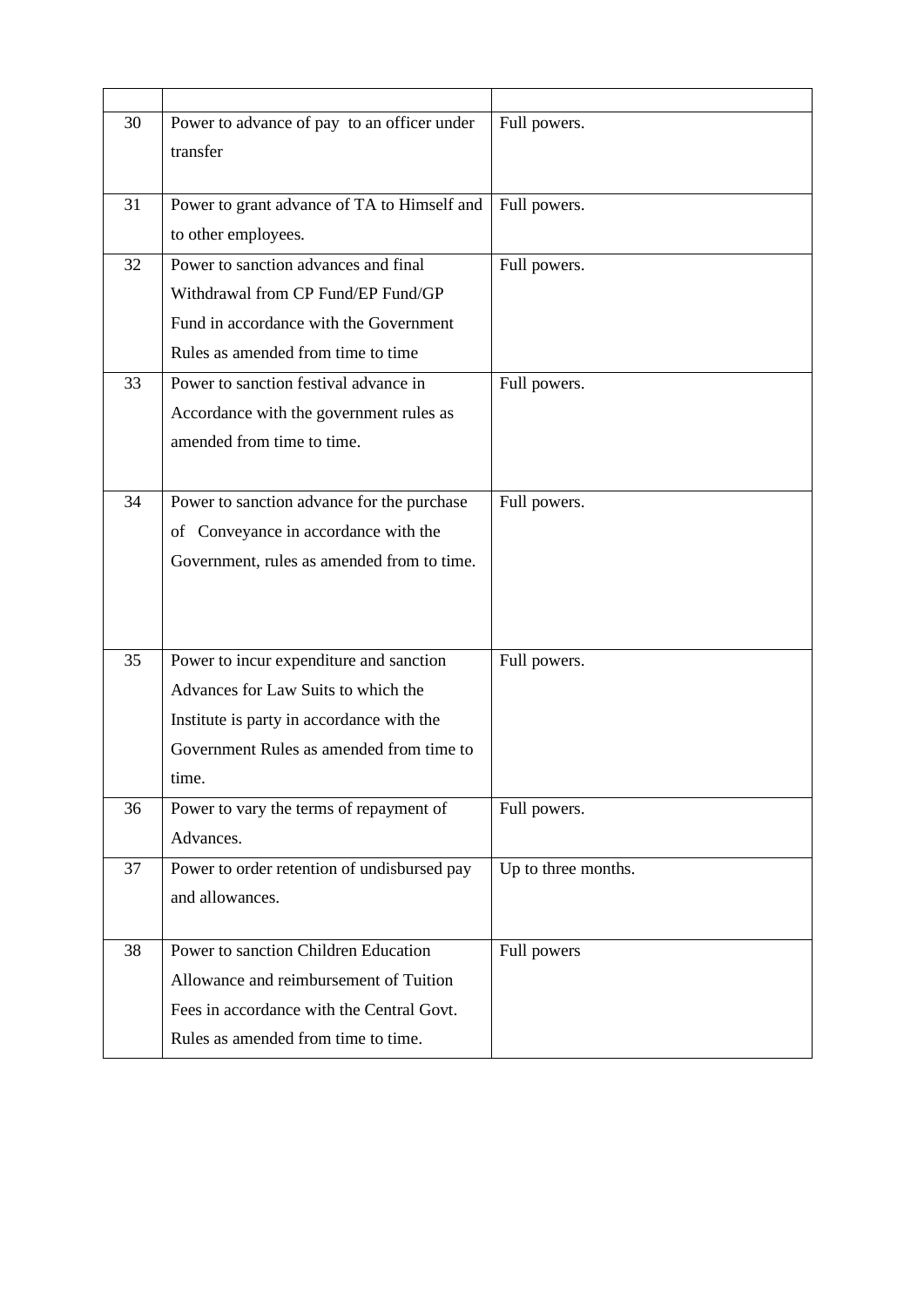| 39     | Power to sanction reimbursement of Medical                                               | Director are empowered to make suitable                                            |
|--------|------------------------------------------------------------------------------------------|------------------------------------------------------------------------------------|
|        | Expenses incurred by an employee for                                                     | for<br>providing<br>medical<br>arrangements                                        |
|        | himself Or in respect of a member of the                                                 | facilities to the staff in areas which are not                                     |
|        | family in Accordance with the Central                                                    | covered under CGHS provided that such                                              |
|        | Government Rules as amended from time to                                                 | agreements if they are more liberal than the                                       |
|        | time or Institute's<br>Own rules / scheme on                                             | Central Civil Service (Medical Attendance)                                         |
|        | medical attendance as Approved by the                                                    | Rules, 1944 will require prior approval of                                         |
|        | Governing Body                                                                           | the Department.                                                                    |
|        |                                                                                          |                                                                                    |
| 40     | Power to sanction the purchase of typewriter.                                            | This will henceforth include purchase of                                           |
|        |                                                                                          | Computers, Printers, Fax machines,                                                 |
|        |                                                                                          | Photocopiers etc., subject to observance of                                        |
|        |                                                                                          | laid down procedure.                                                               |
| 41     | Power in regard to writing of the                                                        |                                                                                    |
|        |                                                                                          | Up to a limit of Rs.10,000/- in each case.<br>Full powers with the approval of the |
|        | irrecoverable Value of stores, money,                                                    | Finance Committee.                                                                 |
|        | advances etc., provided that (i) the loss is                                             |                                                                                    |
|        | not due to theft, (ii) it does not disclose a                                            |                                                                                    |
|        | defect of system or serious negligence on the                                            |                                                                                    |
|        | part of some individual servant of the                                                   |                                                                                    |
|        | Institute which might possibly call for<br>Disciplinary action requiring the orders of a |                                                                                    |
|        | higher authority.                                                                        |                                                                                    |
|        |                                                                                          |                                                                                    |
| 41. a. | Contractual appointment against approved                                                 | Director may appoint contractual Staff for                                         |
|        | Posts.                                                                                   | one year or till such time Regular appoints                                        |
|        |                                                                                          | are made, Whichever is earlier, against                                            |
|        |                                                                                          | approved Posts, subject to proper selection                                        |
|        |                                                                                          | procedure. This also applies to selection on                                       |
|        |                                                                                          | part-time basis.                                                                   |
| 42.    | Power to order destruction of records.                                                   | Full powers subject to observance                                                  |
|        |                                                                                          | of periods or retention of records as                                              |
| 43.    | To order, sale by auction or otherwise in the                                            | Prescribed by the Government of India.<br>Full powers                              |
|        | interest of Institute of unserviceable Stores or                                         |                                                                                    |
|        | Perishable articles.                                                                     |                                                                                    |
| 44     | Power to give gift items / medicine to                                                   | Up to Rs.1,000/- in each case.                                                     |
|        | visiting Dignitaries or public bodies at his<br>discretion.                              |                                                                                    |
| 45     | Power to countersign his own travelling                                                  | Full powers                                                                        |